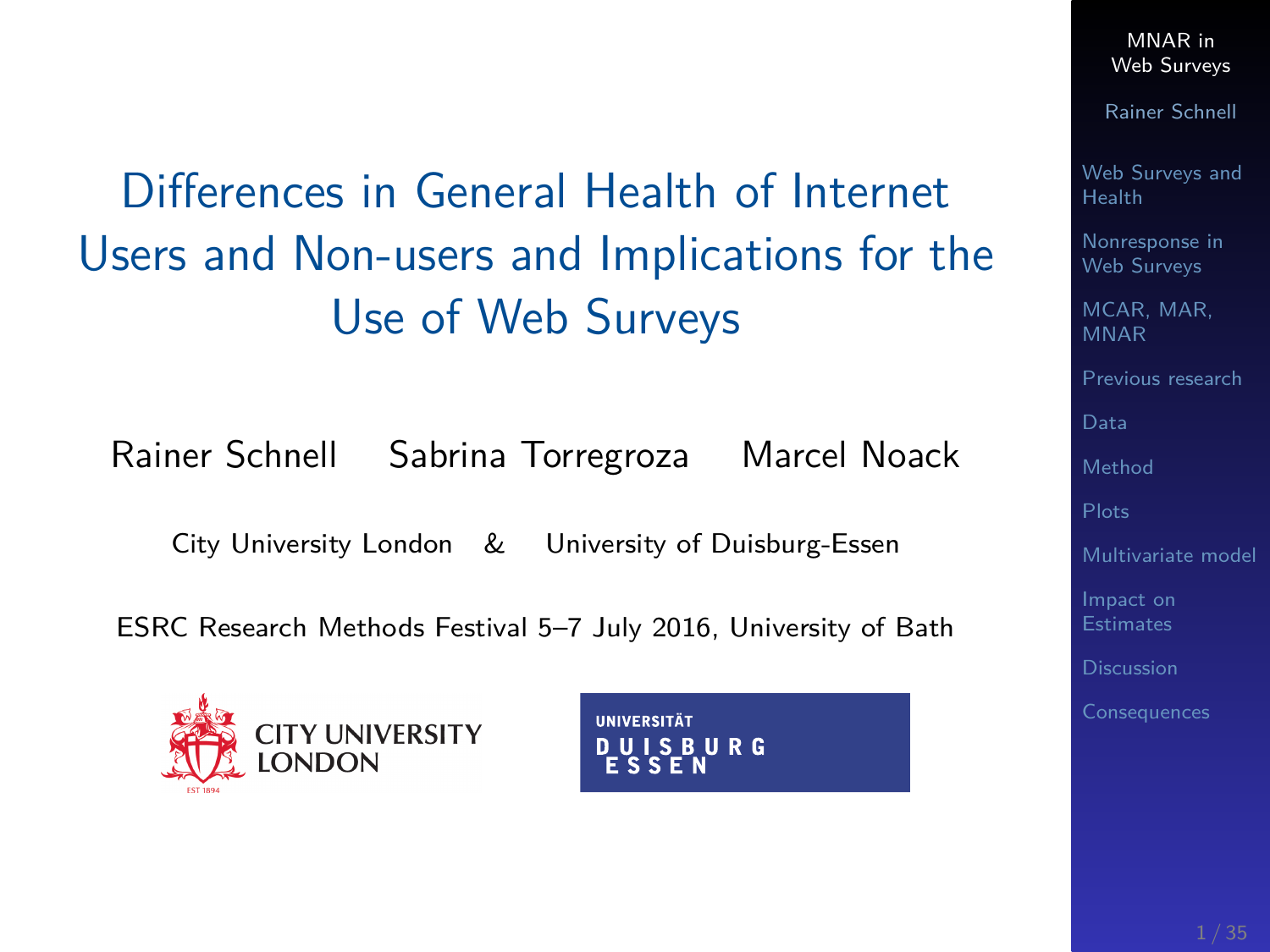Work reported here is part of the article:

Rainer Schnell, Marcel Noack and Sabrina Torregroza (2016): Differences in General Health of Internet Users and Non-users and Implications for the Use of Web Surveys

under review

MNAR in [Web Surveys](#page-0-0)

Rainer Schnell

[Web Surveys and](#page-2-0) Health

[Nonresponse in](#page-4-0) Web Surveys

[MCAR, MAR,](#page-8-0) MNAR

[Previous research](#page-10-0)

[Data](#page-11-0)

[Method](#page-14-0)

[Multivariate model](#page-24-0)

[Impact on](#page-28-0) Estimates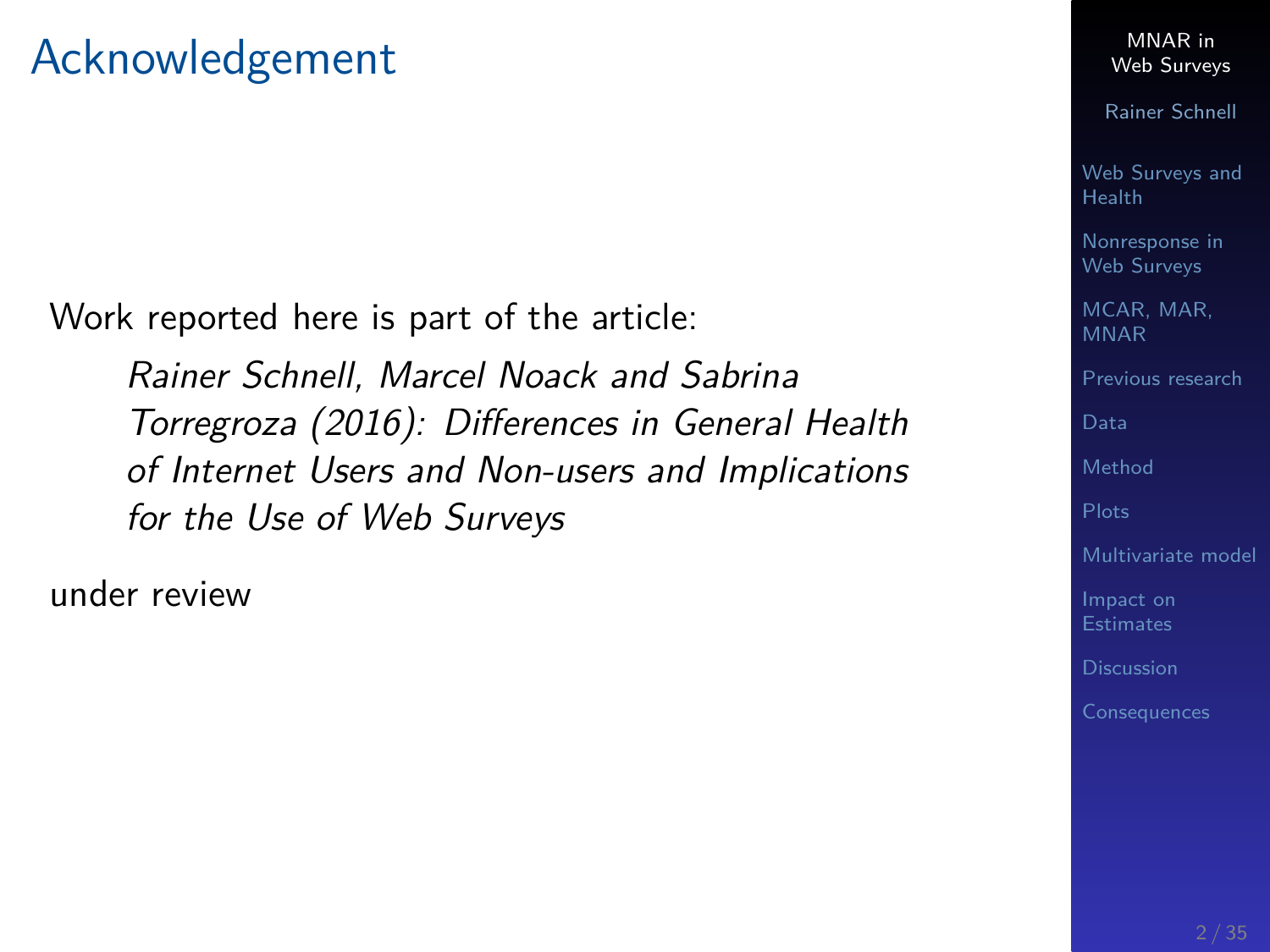### <span id="page-2-0"></span>Introduction

- Web Surveys are increasing in fields of research like psychology, sociology, election studies and health.
- Web surveys suffer from higher rates of undercoverage and nonresponse than traditional modes.
- This is compensated by different weighting strategies like raking, post-stratification, GREG and propensity score weighting.
- These weighting procedures are based on the assumption that the missing data is either missing completely at random (MCAR) or can be explained using the observed data (missing at random, MAR).

#### MNAR in [Web Surveys](#page-0-0)

Rainer Schnell

[Web Surveys and](#page-2-0) Health

[Nonresponse in](#page-4-0) Web Surveys

[MCAR, MAR,](#page-8-0) MNAR

[Previous research](#page-10-0)

[Data](#page-11-0)

[Method](#page-14-0)

[Multivariate model](#page-24-0)

[Impact on](#page-28-0)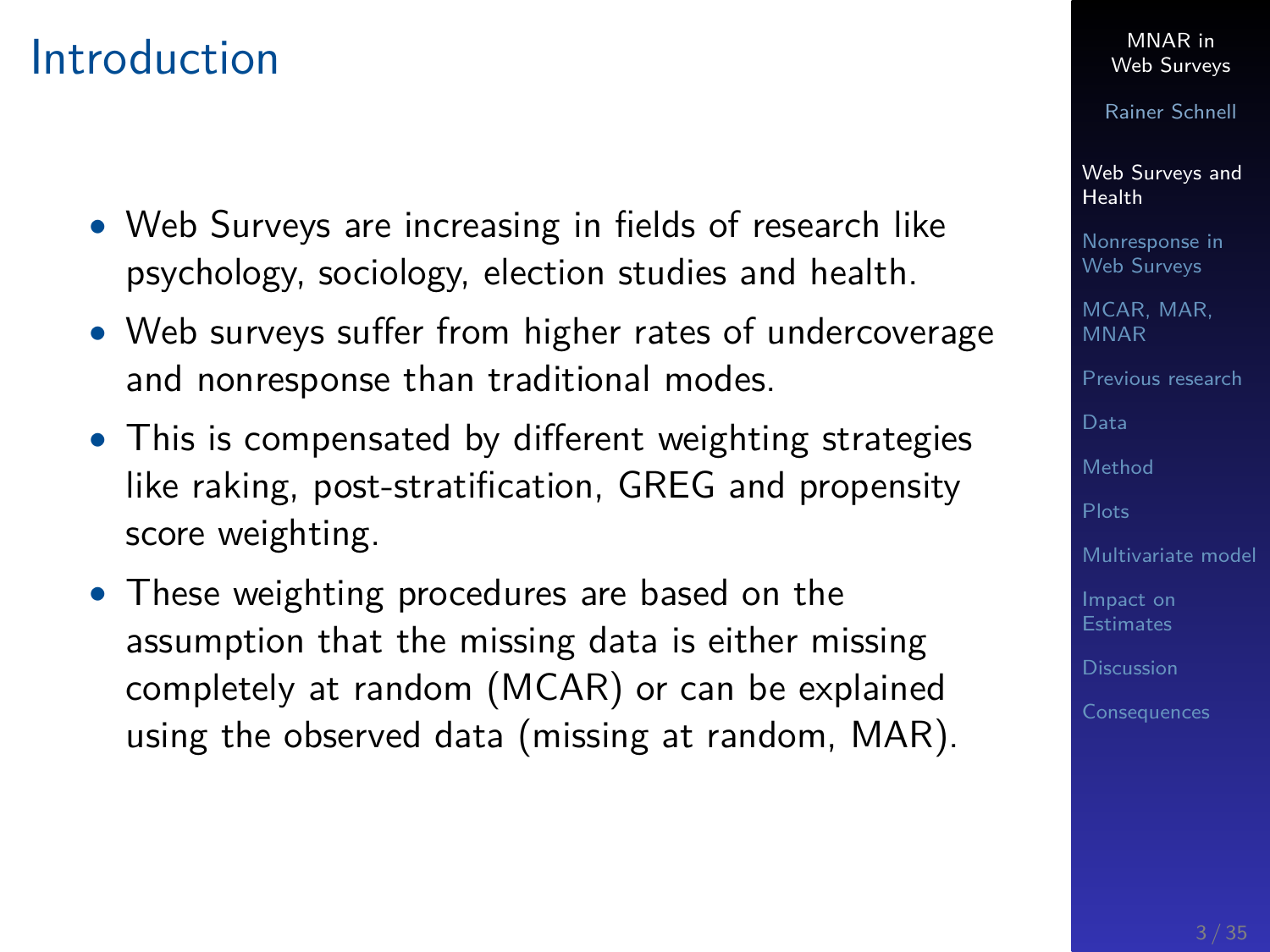# Basic problem of the study

- If the target variable is related to the cause of missing data and can not be explained by observed data, resulting estimates will be biased.
- Simulations and empirical studies suggest that strong correlation between target variables and response mechanism will cause biased estimates despite weighting.
- Surveys on health related topics will suffer from nonresponse and undercoverage caused by health issues.
- Therefore, non-sampling errors of web surveys might be an example of MNAR which cannot be corrected by weighting.

MNAR in [Web Surveys](#page-0-0)

Rainer Schnell

[Web Surveys and](#page-2-0) Health

[Nonresponse in](#page-4-0) Web Surveys

[MCAR, MAR,](#page-8-0) MNAR

[Previous research](#page-10-0)

[Method](#page-14-0)

[Multivariate model](#page-24-0)

[Impact on](#page-28-0)

[Discussion](#page-33-0)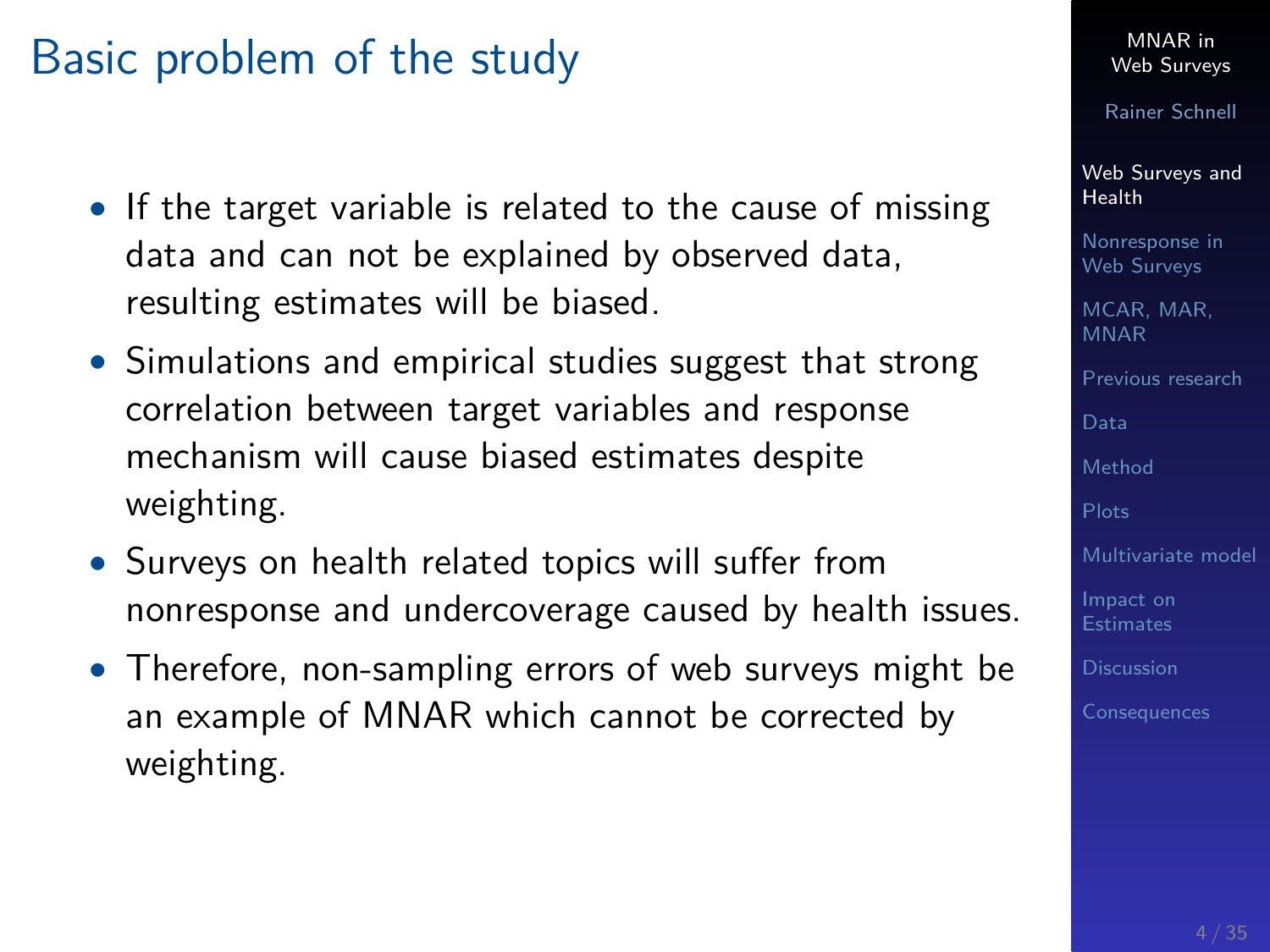# <span id="page-4-0"></span>Undercoverage in Web Surveys

- Undercoverage is usually considered as refering to Internet access by the target population.
- Proportion of households with internet access increases rapidly, but still differences between industrialized countries.
- Bias by noncoverage depends on proportion of those excluded from Internet access  $\left(\frac{N_{NU}}{N}\right)$  and on differences regarding the target Variable Y between people with  $(I)$ and without Internet (NI):

$$
B(\overline{y}_I)=\frac{N_{NI}}{N}(\overline{Y}_I-\overline{Y}_{NI})
$$

• Data for USA and Europe suggest that those with Internet access differ from those without access in regard to education, income, age, gender and ethnicity.

MNAR in [Web Surveys](#page-0-0)

Rainer Schnell

[Web Surveys and](#page-2-0) Health

[Nonresponse in](#page-4-0) Web Surveys

[MCAR, MAR,](#page-8-0) MNAR

[Previous research](#page-10-0)

[Data](#page-11-0)

[Method](#page-14-0)

[Multivariate model](#page-24-0)

[Impact on](#page-28-0) **Estimates** 

**[Discussion](#page-33-0)**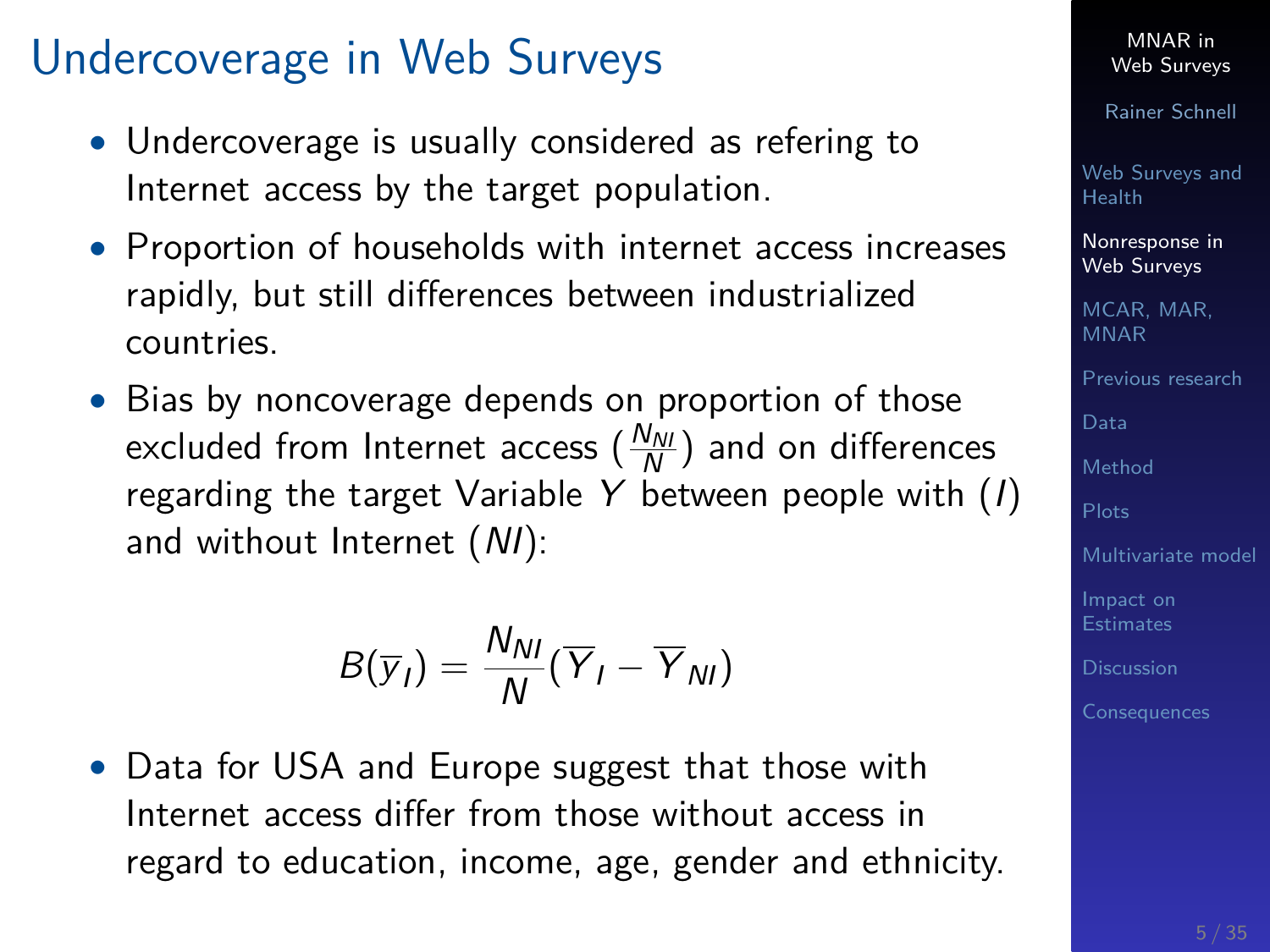# Nonresponse in Web Surveys

- Surey Response Rates are declining in all industrialized western countries.
- Response Rates for web surveys are even lower than those of other collection methods.
- Bias due to nonresponse will be higher with increasing proportions of of nonrespondents and increasing correlations between target variable and cause of nonresponse.

MNAR in [Web Surveys](#page-0-0)

Rainer Schnell

[Web Surveys and](#page-2-0) Health

[Nonresponse in](#page-4-0) Web Surveys

[MCAR, MAR,](#page-8-0) MNAR

[Previous research](#page-10-0)

[Data](#page-11-0)

[Method](#page-14-0)

[Multivariate model](#page-24-0)

[Impact on](#page-28-0)

[Discussion](#page-33-0)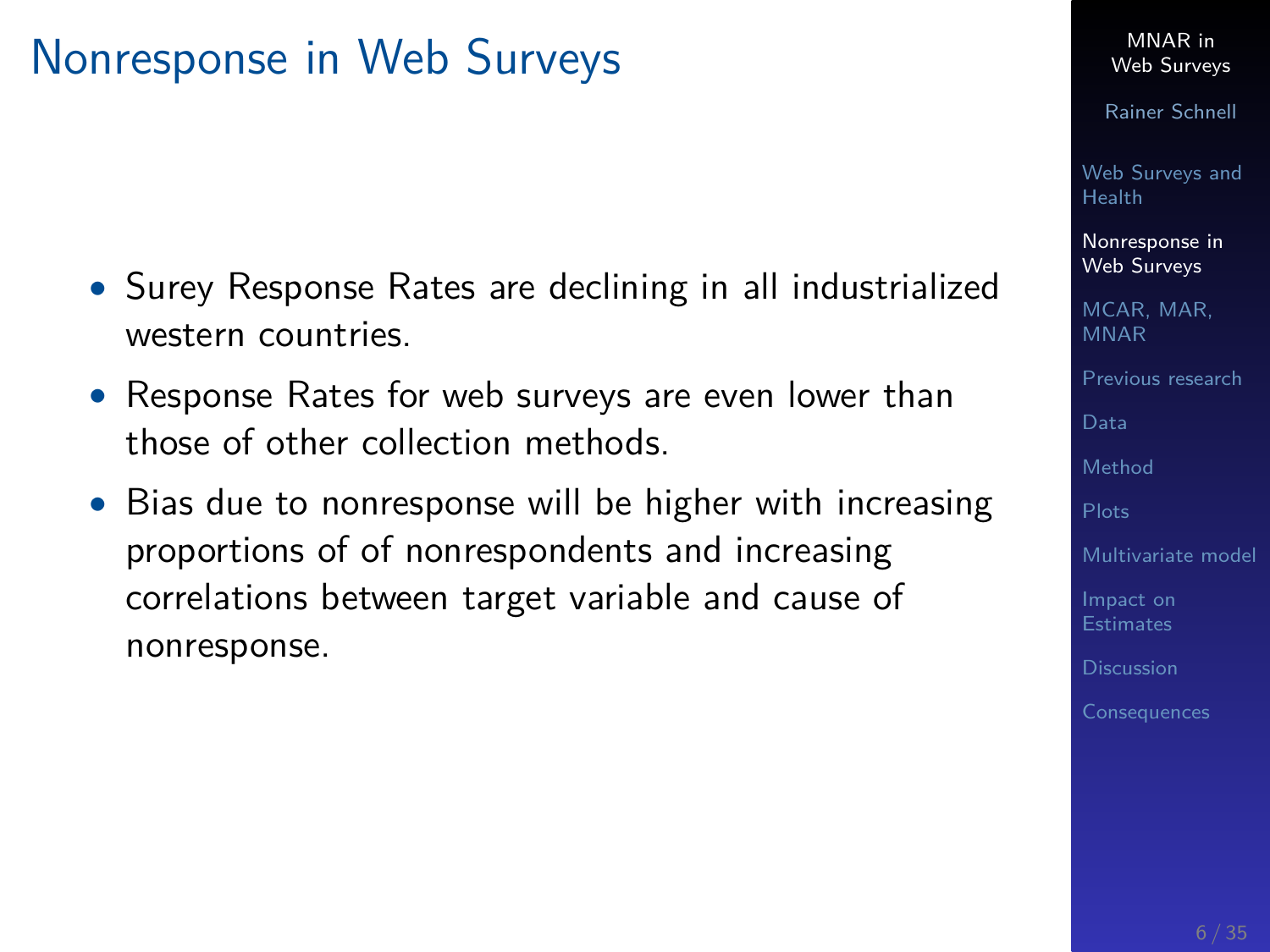# Nonresponse in Web Surveys

#### If

- $\overline{p}$  is the average probability of participation in target population,
- $S_{nV}$  the covariance between the values of the variable of interest and the probability of participation,
- $R_{pY}$  the corresponding correlation and
- $S_p$ ,  $S_Y$  the variances of the probability of participation and the target variable

the resulting bias can be estimated as

$$
B(\overline{y}_R)=\tilde{Y}-\overline{Y}=\frac{S_{pY}}{\overline{p}}=\frac{R_{pY}S_pS_Y}{\overline{p}}.
$$

MNAR in [Web Surveys](#page-0-0)

Rainer Schnell

[Web Surveys and](#page-2-0) Health

[Nonresponse in](#page-4-0) Web Surveys

[MCAR, MAR,](#page-8-0) MNAR

[Previous research](#page-10-0)

[Data](#page-11-0)

[Method](#page-14-0)

[Multivariate model](#page-24-0)

[Impact on](#page-28-0) **Estimates**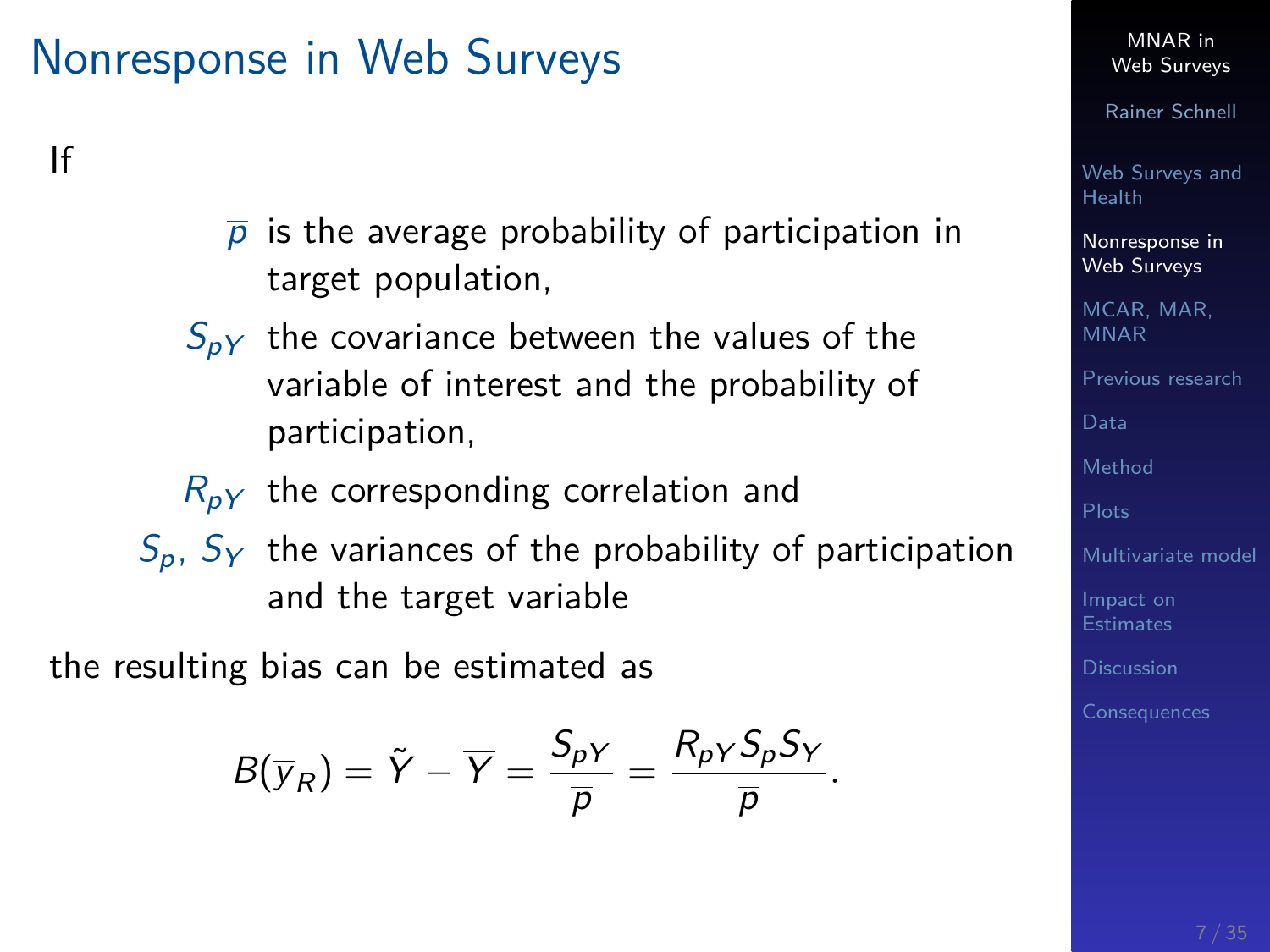# Bias Reduction by Weighting Procedures

- Weighting techniques are used to adjust for undercoverage and nonresponse.
- The basic approach is cell weighting (post-stratification).
- In academic research and official statistics the calibration approach is widely used.
- Most often, propensity weights are used for web surveys.
- Combinations of the approaches have been published.
- However, all approaches assume MCAR or MAR.

Rainer Schnell

[Web Surveys and](#page-2-0) Health

[Nonresponse in](#page-4-0) Web Surveys

[MCAR, MAR,](#page-8-0) MNAR

[Previous research](#page-10-0)

[Data](#page-11-0)

[Method](#page-14-0)

[Multivariate model](#page-24-0)

[Impact on](#page-28-0)

**[Discussion](#page-33-0)**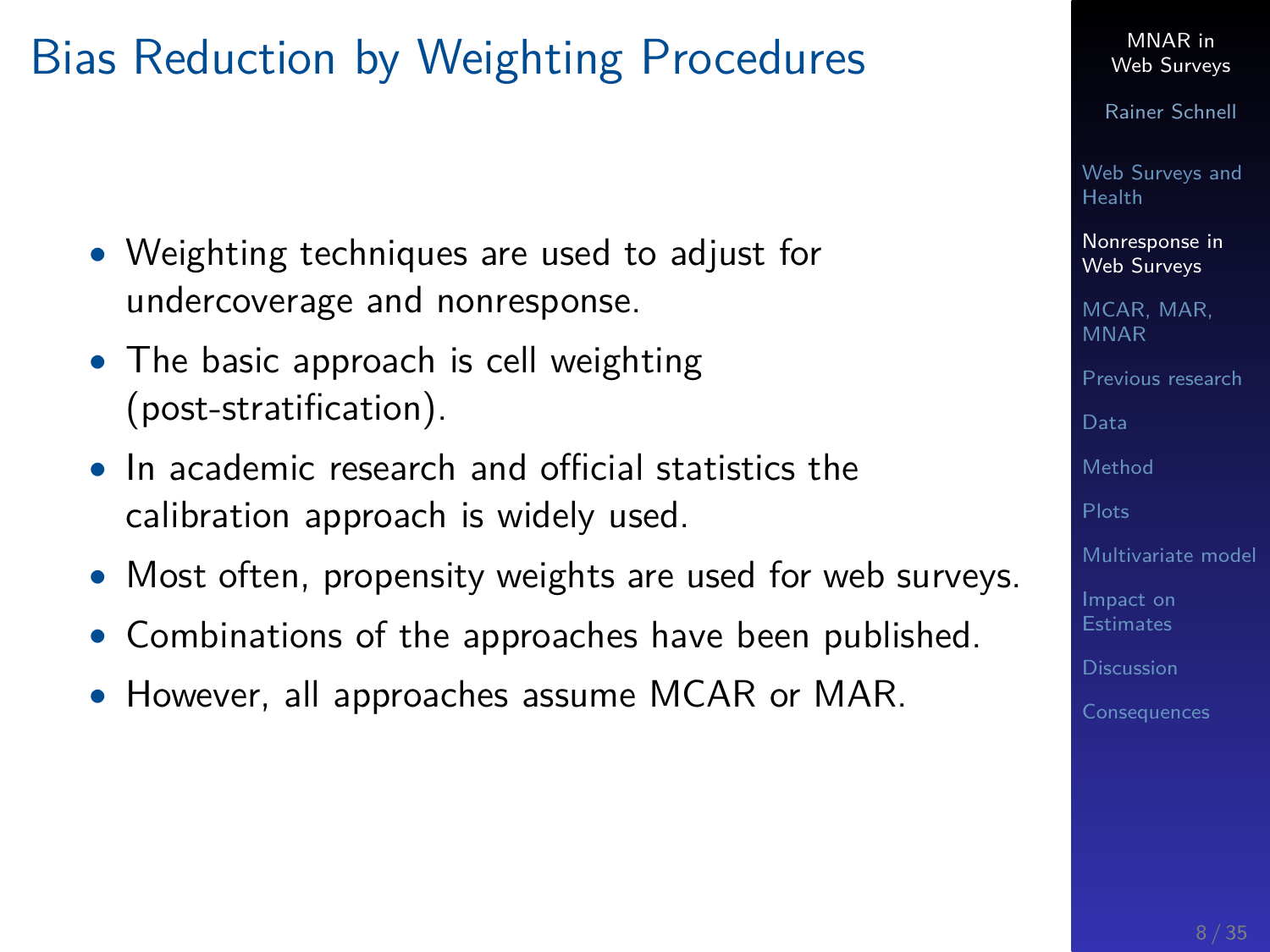# <span id="page-8-0"></span>Missing Data Mechanisms

- $\bullet$  Let  $\boldsymbol{Y}_i=(Y_{i1},Y_{i1},\ldots,Y_{ip})^T$  be a set of  $p$  variables of interest for respondents  $i = 1, \ldots, n$ .
- For each respondent **Y**<sub>i</sub> can be partitioned in two parts, a part of observed data  $(Y_{i,obs})$  and a part that is missing (**Y**i*,*mis ).
- $\bullet\,$  Furthermore,  $\boldsymbol{R}_i=(R_{i1},R_{i1},\ldots,R_{ip})^\mathcal{T}$  is a set of binary variables, indicating if the data on variable  $p$  for case  $i$ is missing  $(R_{ip} = 0)$  or observed  $(R_{ip} = 1)$ .
- Then a missing data mechanism is defined by the conditional distribution of  $R_i$  given  $\boldsymbol{Y}_i$ .

MNAR in [Web Surveys](#page-0-0)

Rainer Schnell

[Web Surveys and](#page-2-0) Health

[Nonresponse in](#page-4-0) Web Surveys

[MCAR, MAR,](#page-8-0) MNAR

[Previous research](#page-10-0)

[Data](#page-11-0)

[Method](#page-14-0)

[Multivariate model](#page-24-0)

[Impact on](#page-28-0) **Estimates**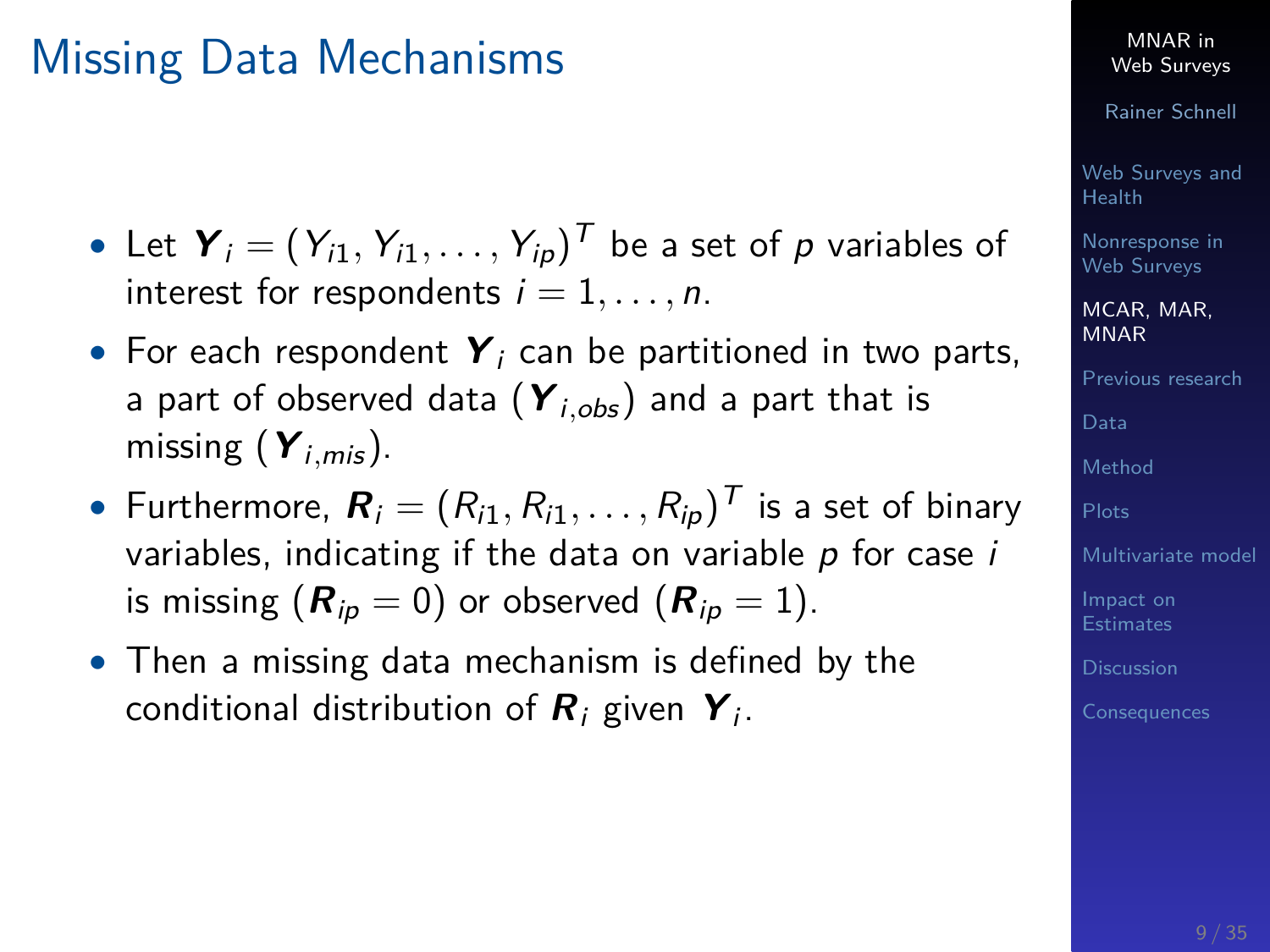# MCAR, MAR, MNAR

MCAR Missing of **Y**<sup>i</sup> does not depend on **Y**<sup>i</sup>

 $Pr(\mathbf{R}_i | \mathbf{Y}_i) = Pr(\mathbf{R}_i).$ 

MAR Missingness is independent from unobserved data  $Y_{i,mis}$ , but dependent on the observed data **Y**i*,*obs :

$$
Pr(\boldsymbol{R}_i|\boldsymbol{Y}_i)=Pr(\boldsymbol{R}_i|\boldsymbol{Y}_{i,obs}).
$$

MNAR The probability of a value being missing depends on the underlying missing value itself even given the observed data:

 $Pr(R_i | Y_i) \neq Pr(R_i | Y_{i,obs})$ 

MNAR in [Web Surveys](#page-0-0)

Rainer Schnell

[Web Surveys and](#page-2-0) Health

[Nonresponse in](#page-4-0) Web Surveys

[MCAR, MAR,](#page-8-0) MNAR

[Previous research](#page-10-0)

[Data](#page-11-0)

[Method](#page-14-0)

[Multivariate model](#page-24-0)

[Impact on](#page-28-0)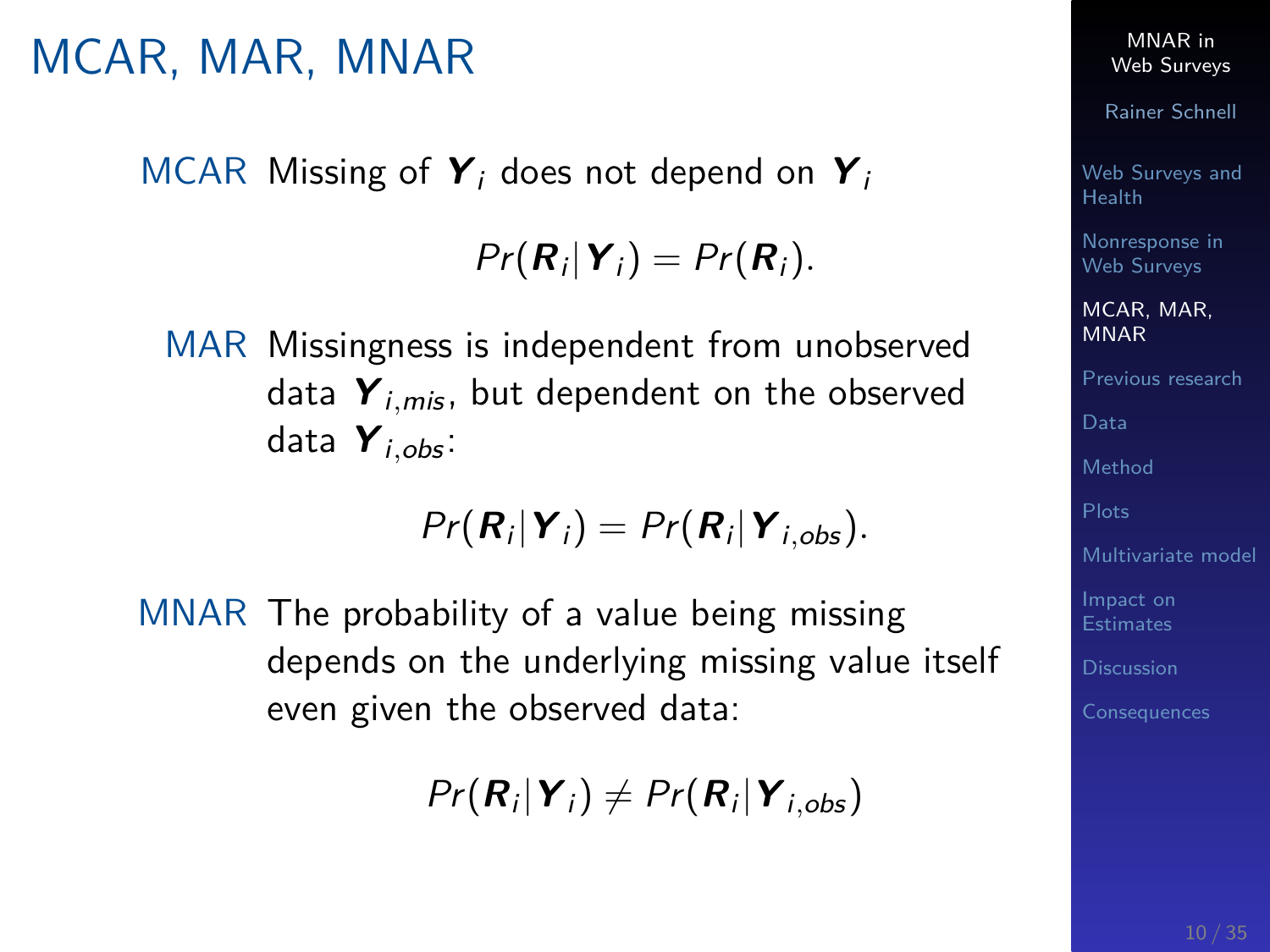### <span id="page-10-0"></span>Internet and Health

- Empirical results suggest that a person's health might affect undercoverage and nonresponse in all survey modes.
- There is limited evidence that this is also true in Web Surveys, for example Schonlau/vanKapteyn/Couper  $(2009, SMR)$  based on SHARE  $(50+)$ .
- Data from same study confirmed group differences in regard to health variables even after controlling for socio-demographics.
- Most studies are based on subgroups of the population and one country.
- We want to show the effect for other countries using general population surveys.
- Furthermore, this effect has not been framed as MNAR before.

MNAR in [Web Surveys](#page-0-0)

Rainer Schnell

[Web Surveys and](#page-2-0) Health

[Nonresponse in](#page-4-0) Web Surveys

[MCAR, MAR,](#page-8-0) MNAR

[Previous research](#page-10-0)

[Data](#page-11-0)

[Method](#page-14-0)

[Multivariate model](#page-24-0)

[Impact on](#page-28-0)

[Discussion](#page-33-0)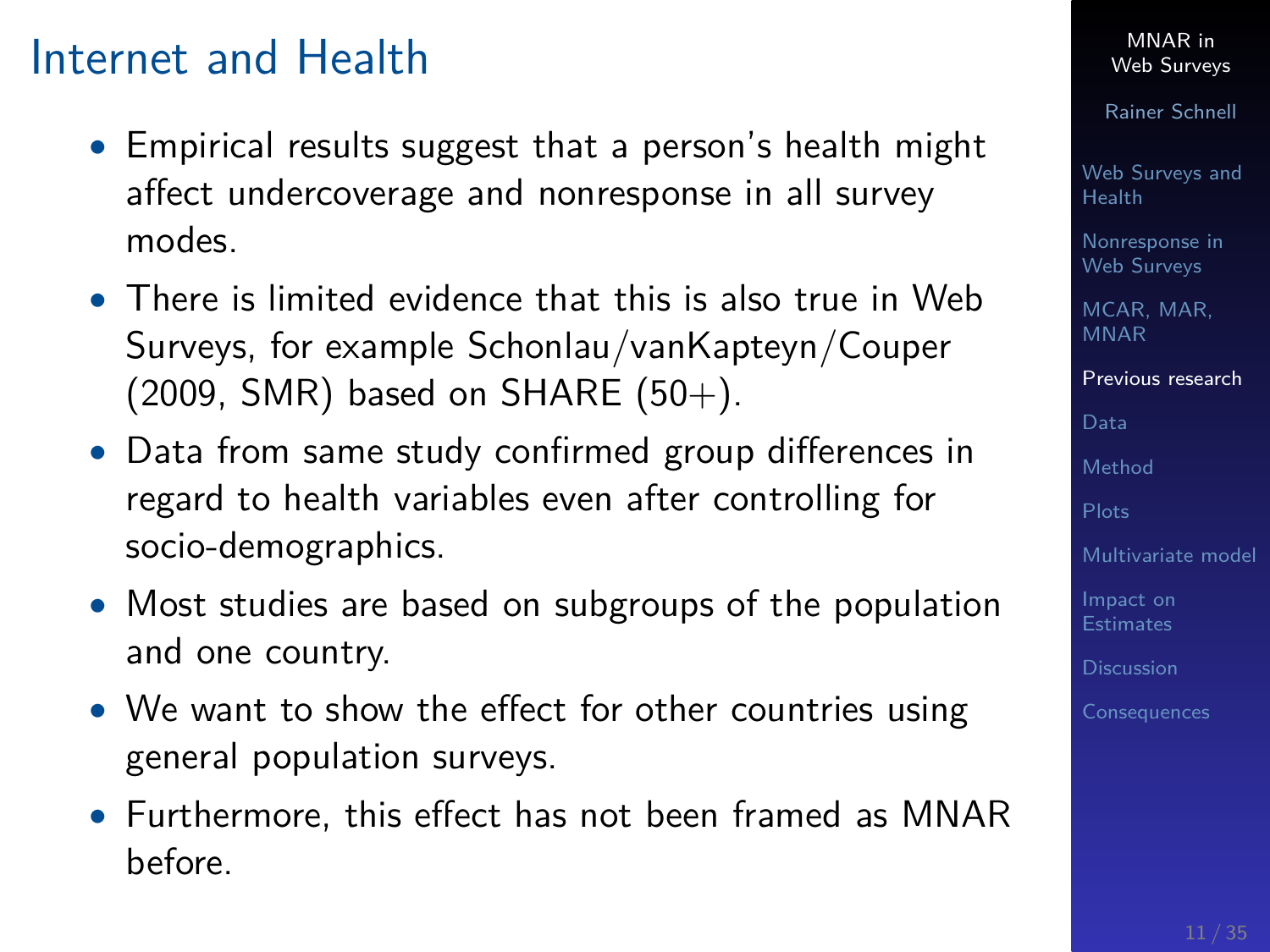- <span id="page-11-0"></span>• The ESS round 5 conducted in 2010 contains information on subjective health and Internet use.
- ESS incorporates 27 countries and sampled about 52.000 persons.
- For including United States Data from the Behavioral Risk Factor Surveillance System (BRFSS, 2013) is used which contains 485.000 respondents.

MNAR in [Web Surveys](#page-0-0)

Rainer Schnell

[Web Surveys and](#page-2-0) Health

[Nonresponse in](#page-4-0) Web Surveys

[MCAR, MAR,](#page-8-0) MNAR

[Previous research](#page-10-0)

[Data](#page-11-0)

[Method](#page-14-0)

[Multivariate model](#page-24-0)

[Impact on](#page-28-0)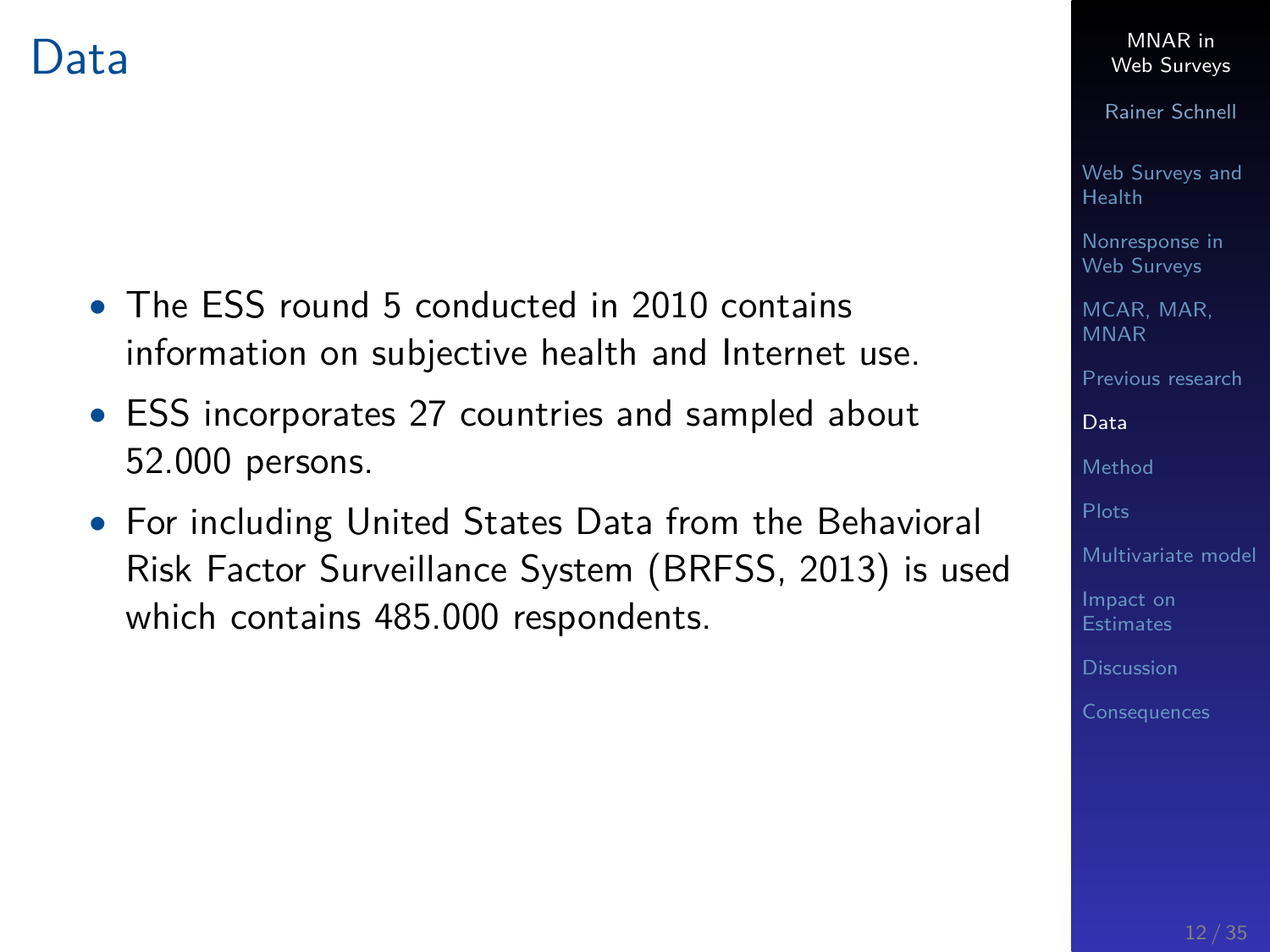### Measurement of general health

bad?

#### MNAR in [Web Surveys](#page-0-0)

Rainer Schnell

[Web Surveys and](#page-2-0) Health

[Nonresponse in](#page-4-0) Web Surveys

[MCAR, MAR,](#page-8-0) MNAR

[Previous research](#page-10-0)

[Data](#page-11-0)

[Method](#page-14-0)

[Multivariate model](#page-24-0)

[Impact on](#page-28-0) **Estimates** 

**[Consequences](#page-34-0)** 

BRFSS Would you say that in general your health is: (1) Excellent, (2) Very good, (3) Good, (4) Fair, (5) Poor.

you say it is  $\dots(1)$  very good, (2) good, (3) fair, (4) bad, or, (5) very

ESS How is your health in general? Would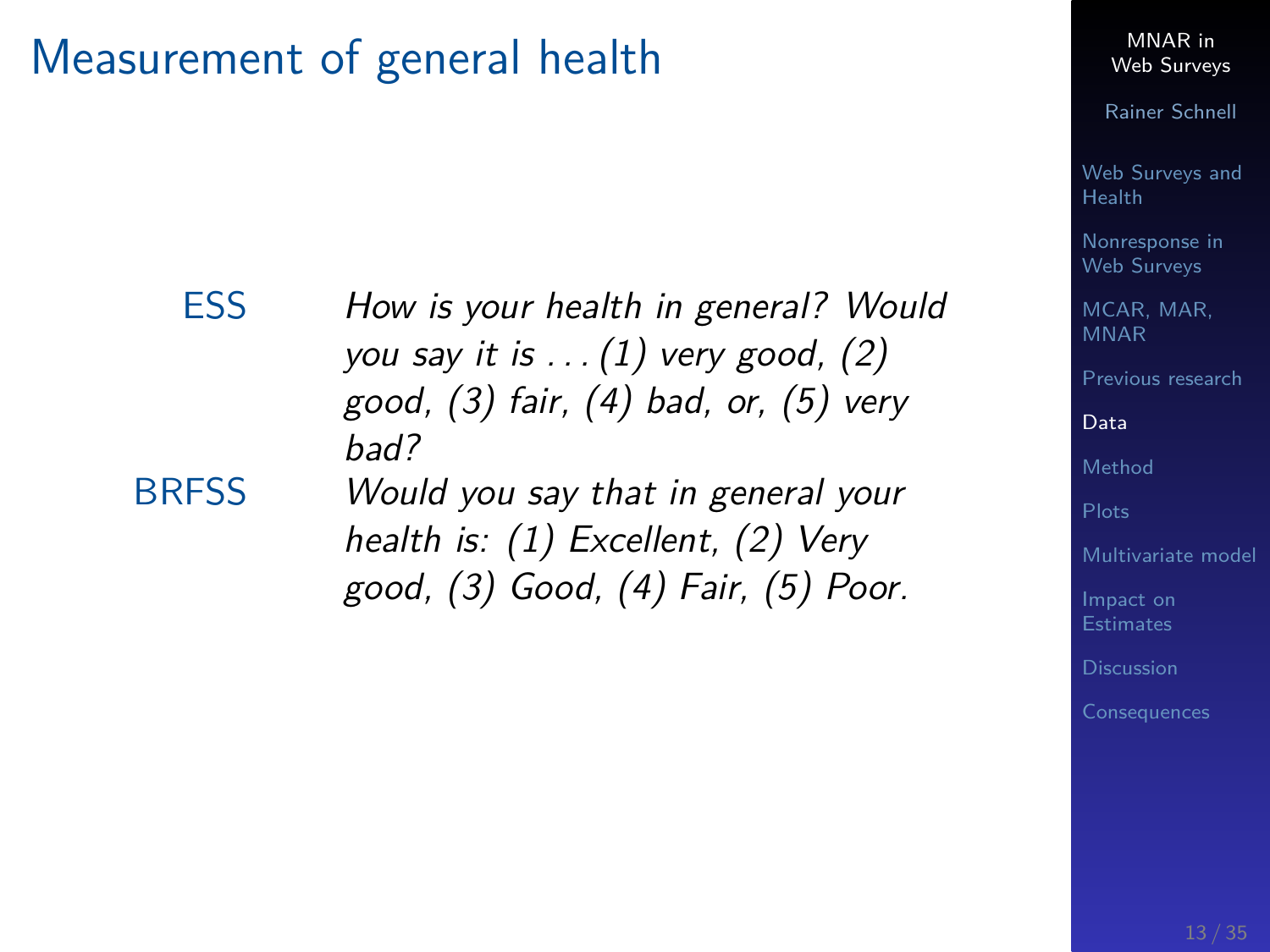#### Measurement Internet use

ESS Now, using this card, how often do you use the Internet, the World Wide Web or e-mail – whether at home or at work – for your personal use? (0) No access at home or work, (1) Never use, (2) Less than once a month, (3) Once a month, (4) Several times a month, (5) Once a week, (6) Several times a week, (7) Every day. BRFSS Have you used the Internet in the

past 30 days? (1) Yes, (2) No.

MNAR in [Web Surveys](#page-0-0)

Rainer Schnell

[Web Surveys and](#page-2-0) Health

[Nonresponse in](#page-4-0) Web Surveys

[MCAR, MAR,](#page-8-0) MNAR

[Previous research](#page-10-0)

[Data](#page-11-0)

[Method](#page-14-0)

[Multivariate model](#page-24-0)

[Impact on](#page-28-0)

**[Discussion](#page-33-0)**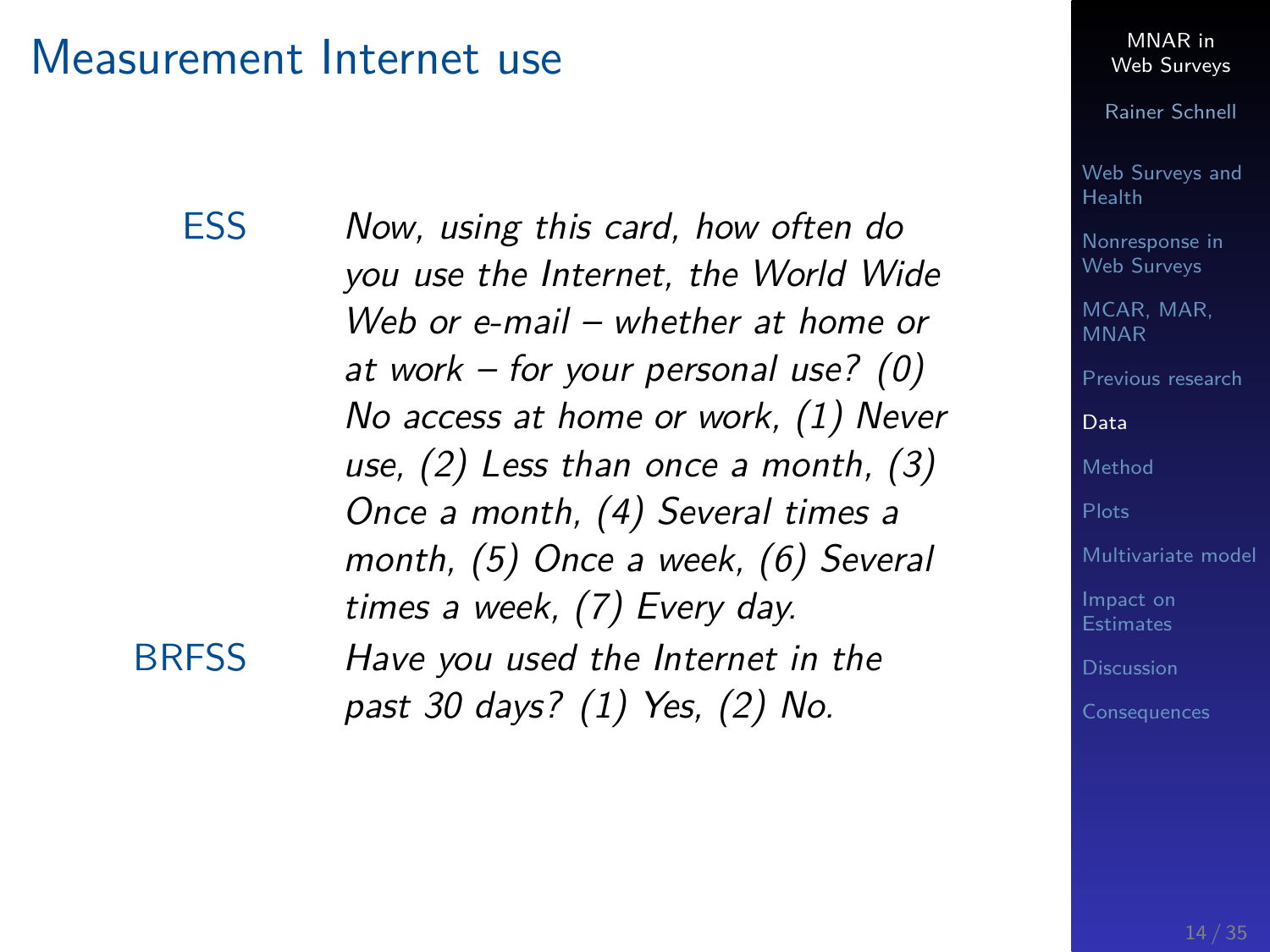# <span id="page-14-0"></span>Method

- Internet use is strongly related to age in many countries.
- Age is related to health.
- Therefore, age has to be controlled for in the analysis.
- To explore expected nonlinear relationships, separate nonparametric regressions (Loess,  $bw = 0.8$ ) for each country are used.
- The solid line in each plot is the regression estimate for Internet users and the dashed line the regression estimate for non-users.
- The shaded areas are 95% confidence bands.

MNAR in [Web Surveys](#page-0-0)

Rainer Schnell

[Web Surveys and](#page-2-0) Health

[Nonresponse in](#page-4-0) Web Surveys

[MCAR, MAR,](#page-8-0) MNAR

[Previous research](#page-10-0)

[Method](#page-14-0)

[Multivariate model](#page-24-0)

[Impact on](#page-28-0)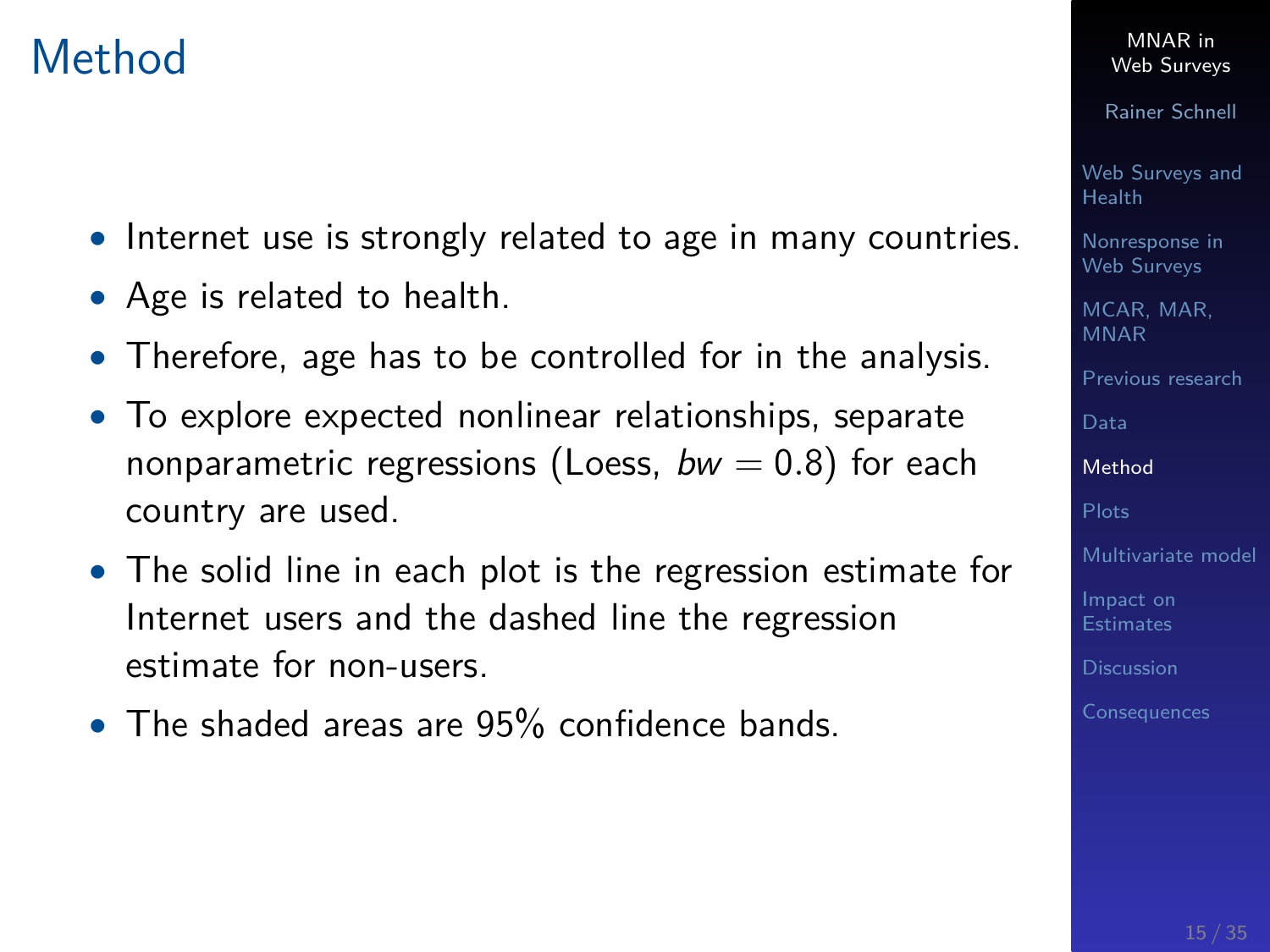# <span id="page-15-0"></span>Prototype Example Result: UK



MNAR in [Web Surveys](#page-0-0)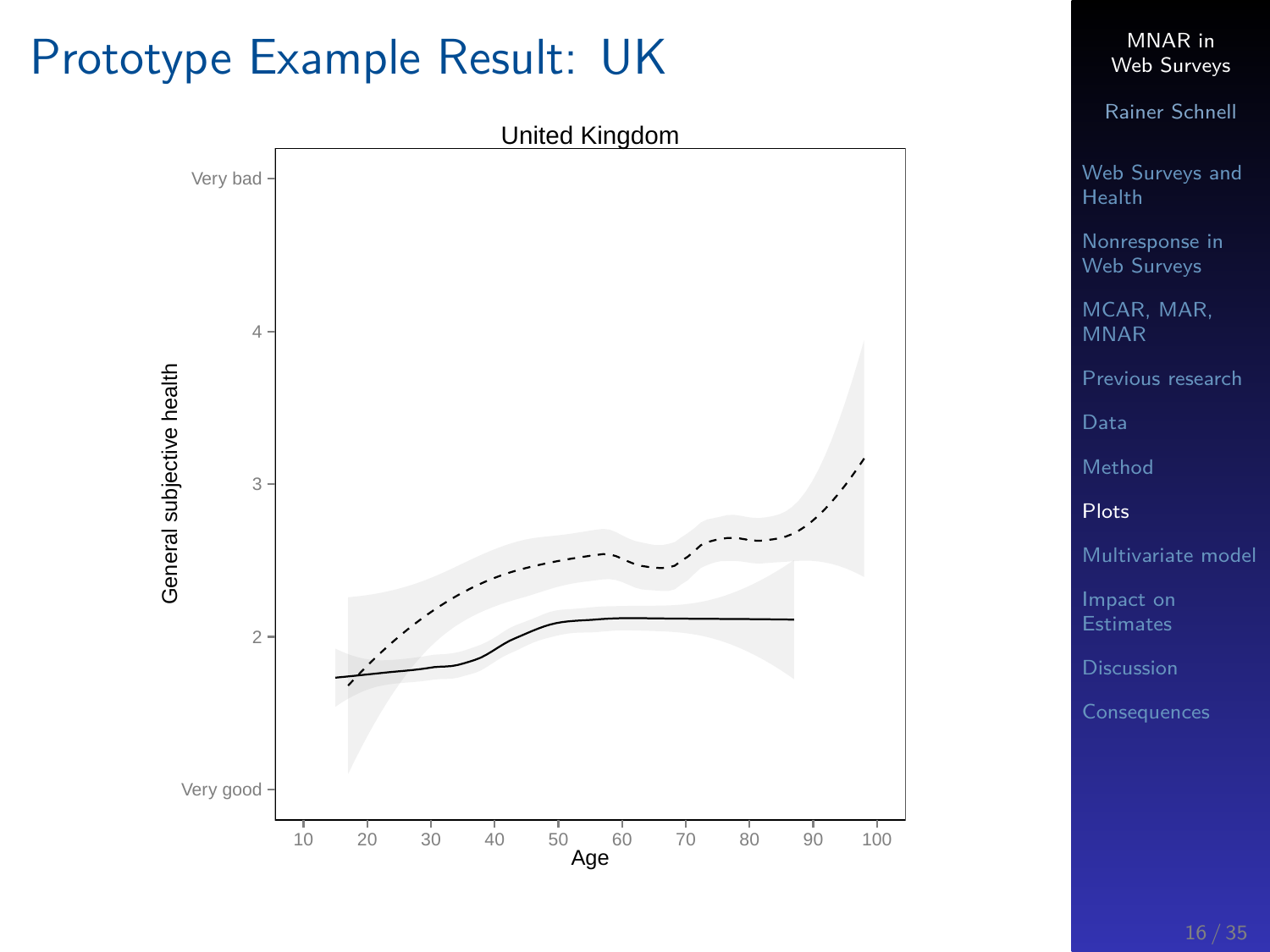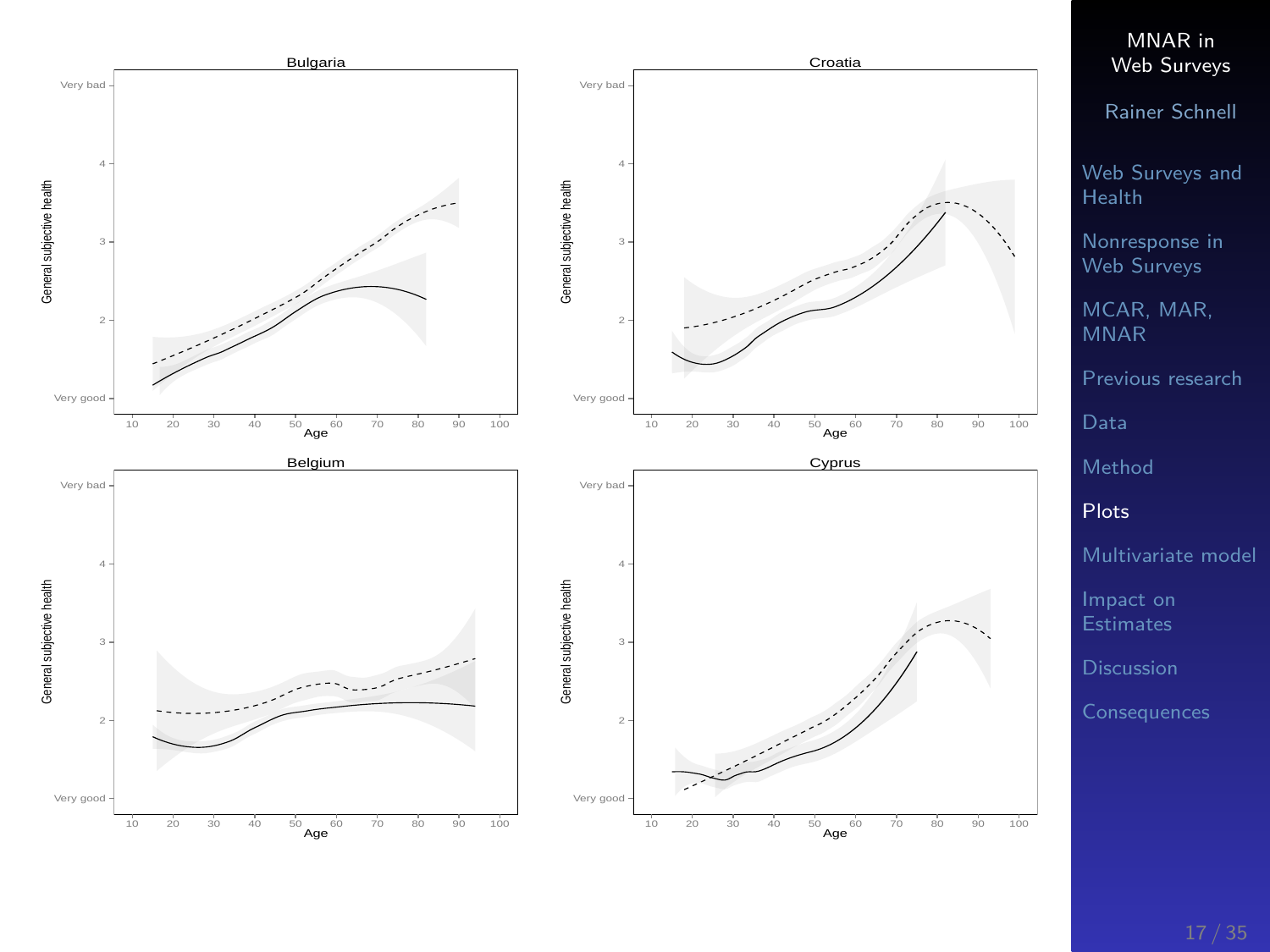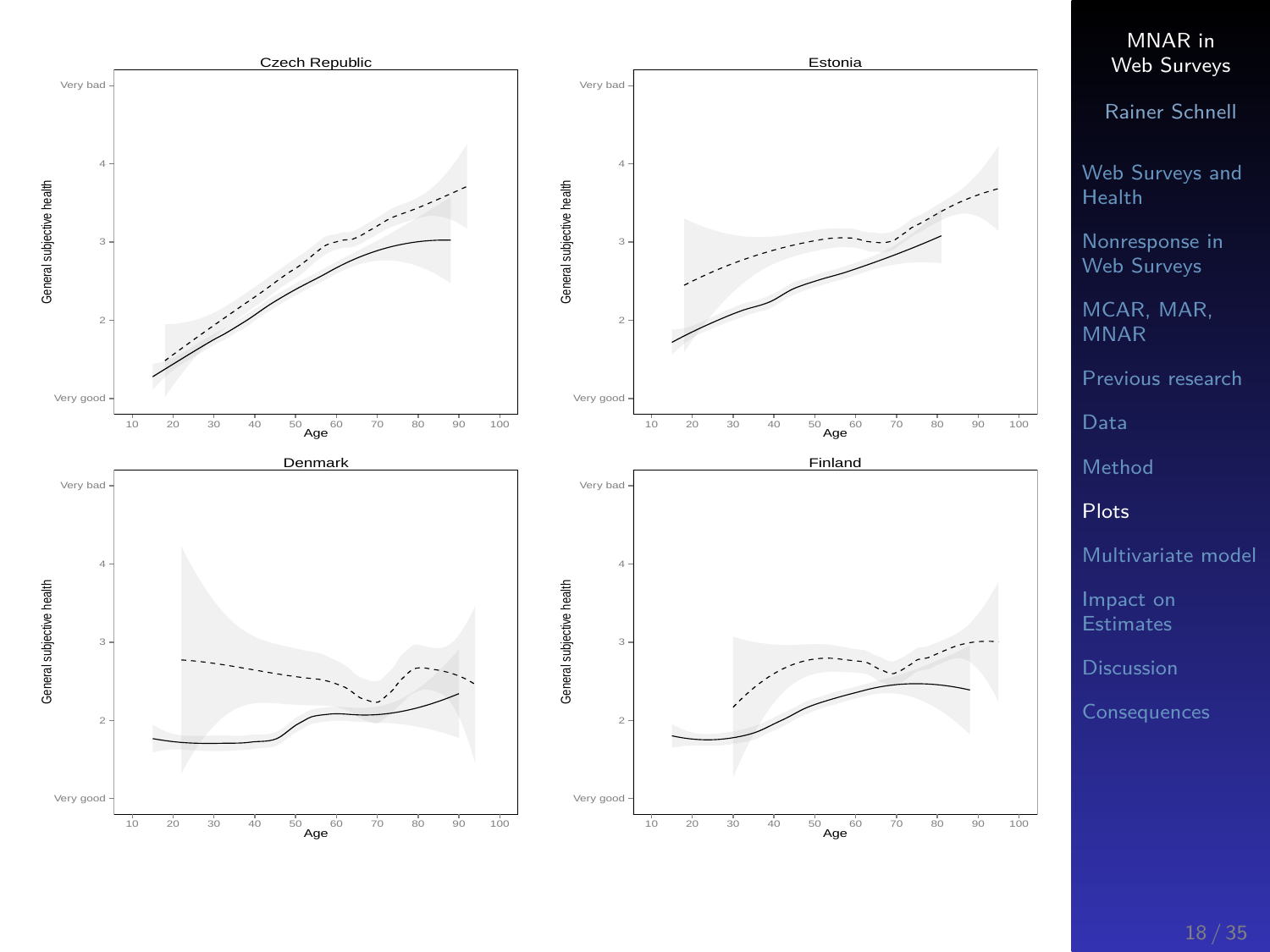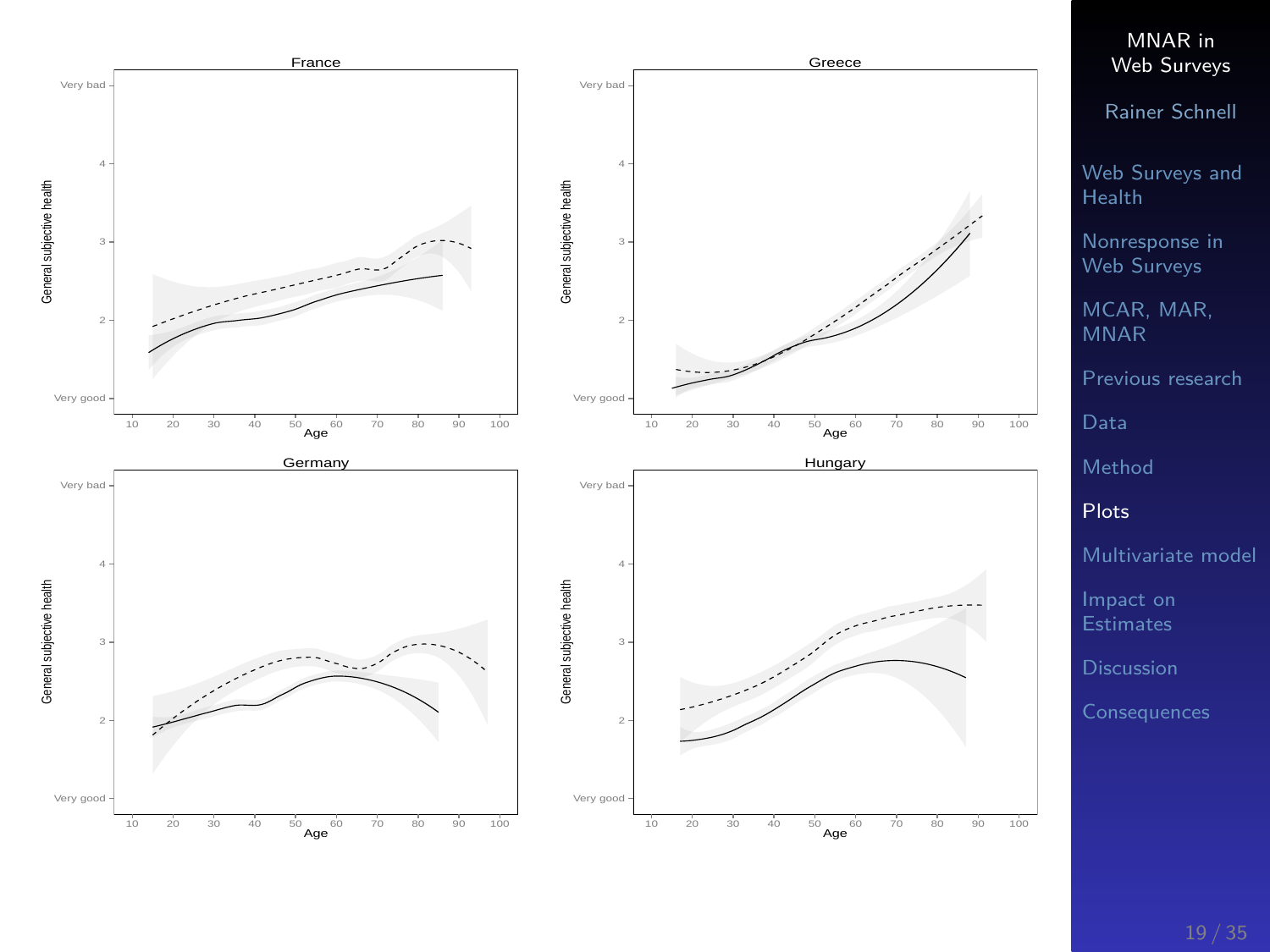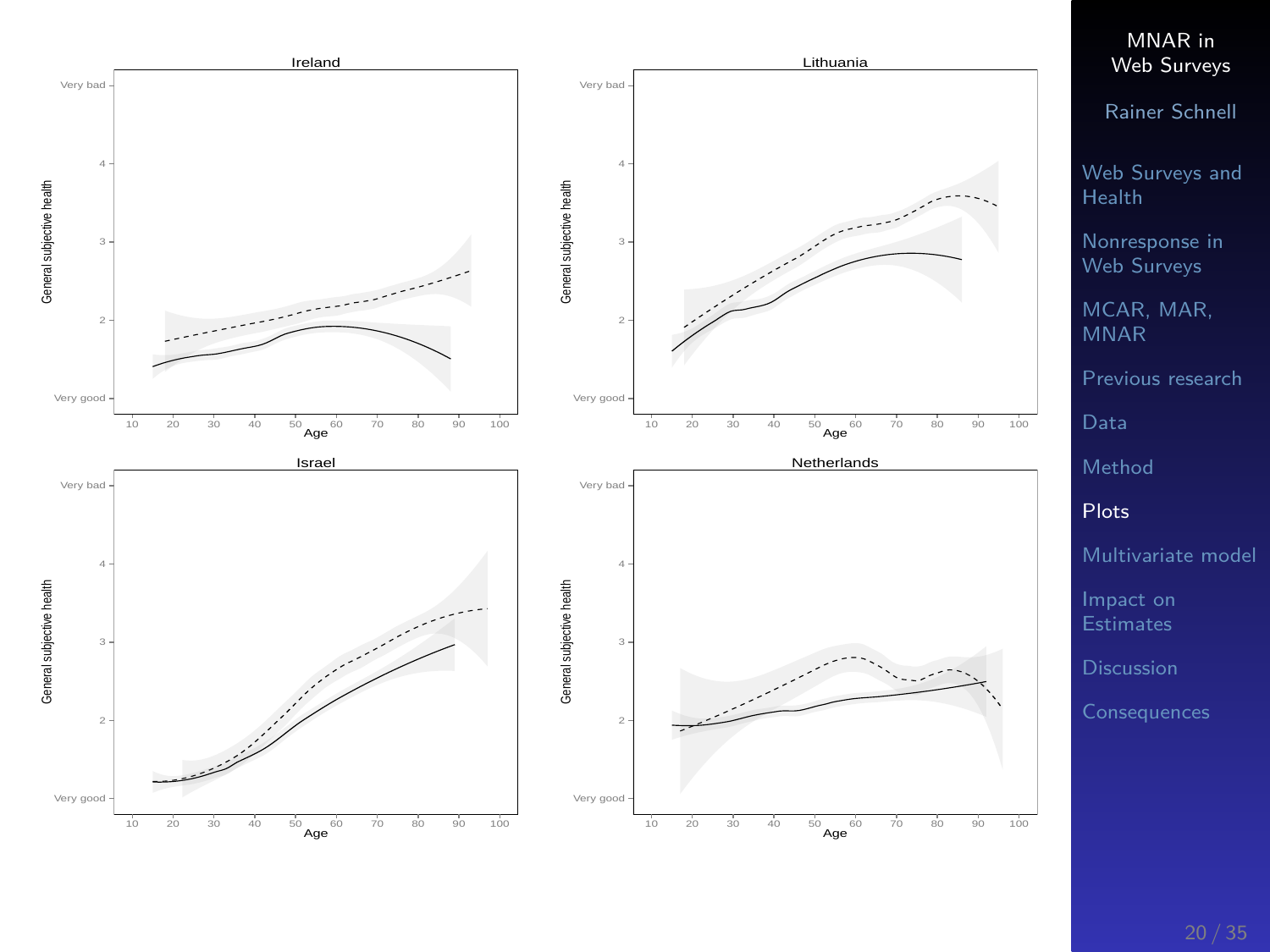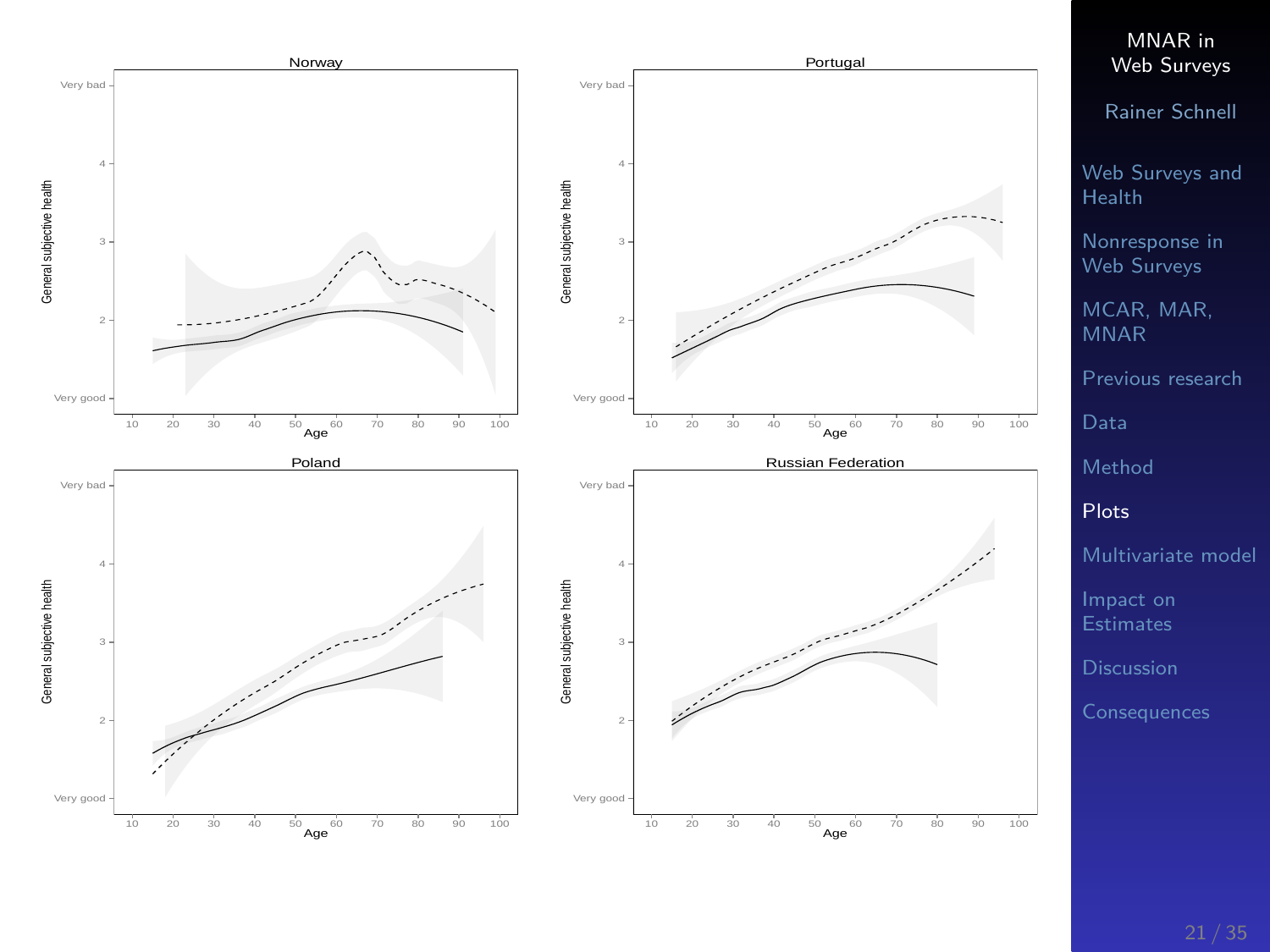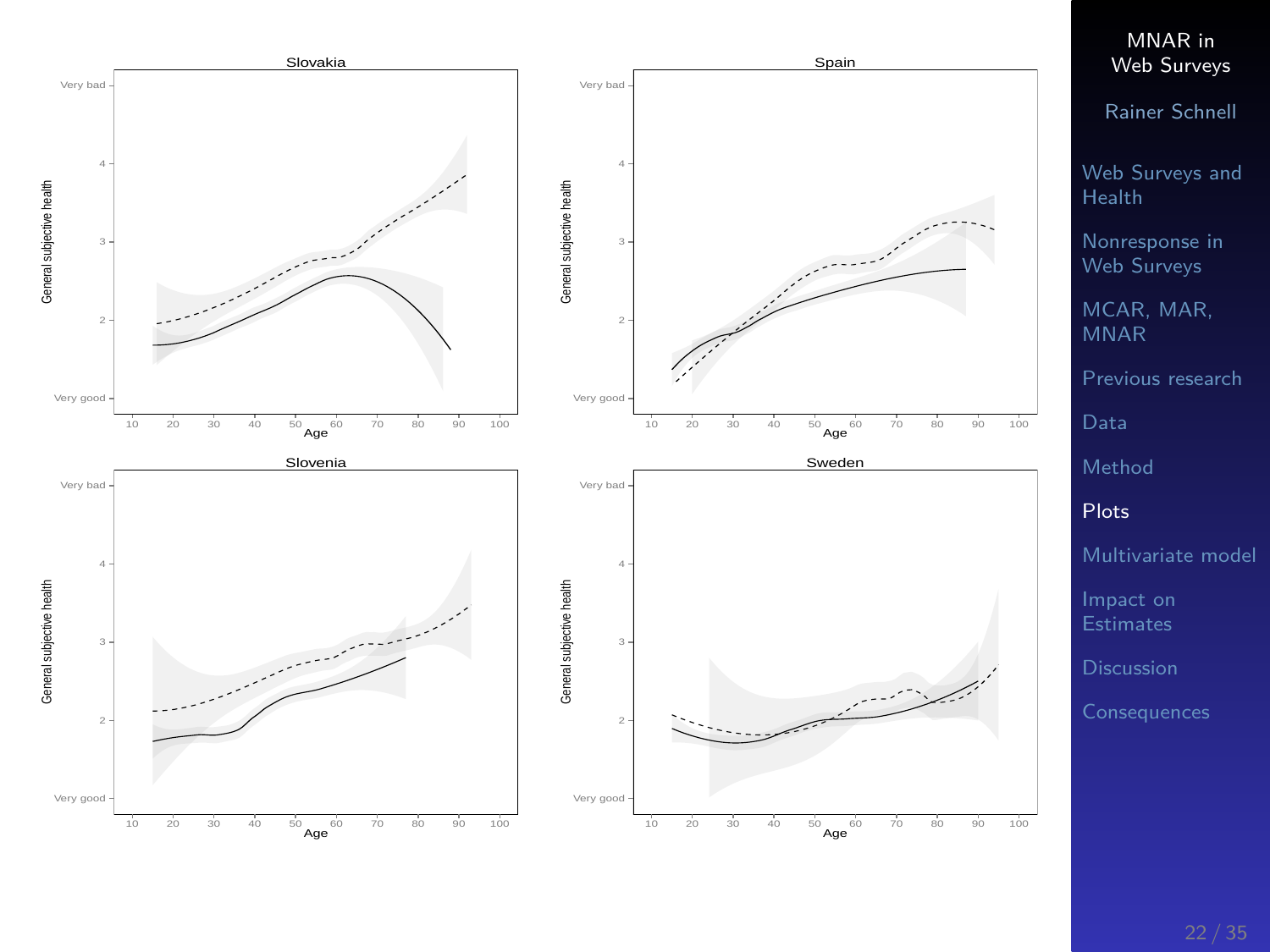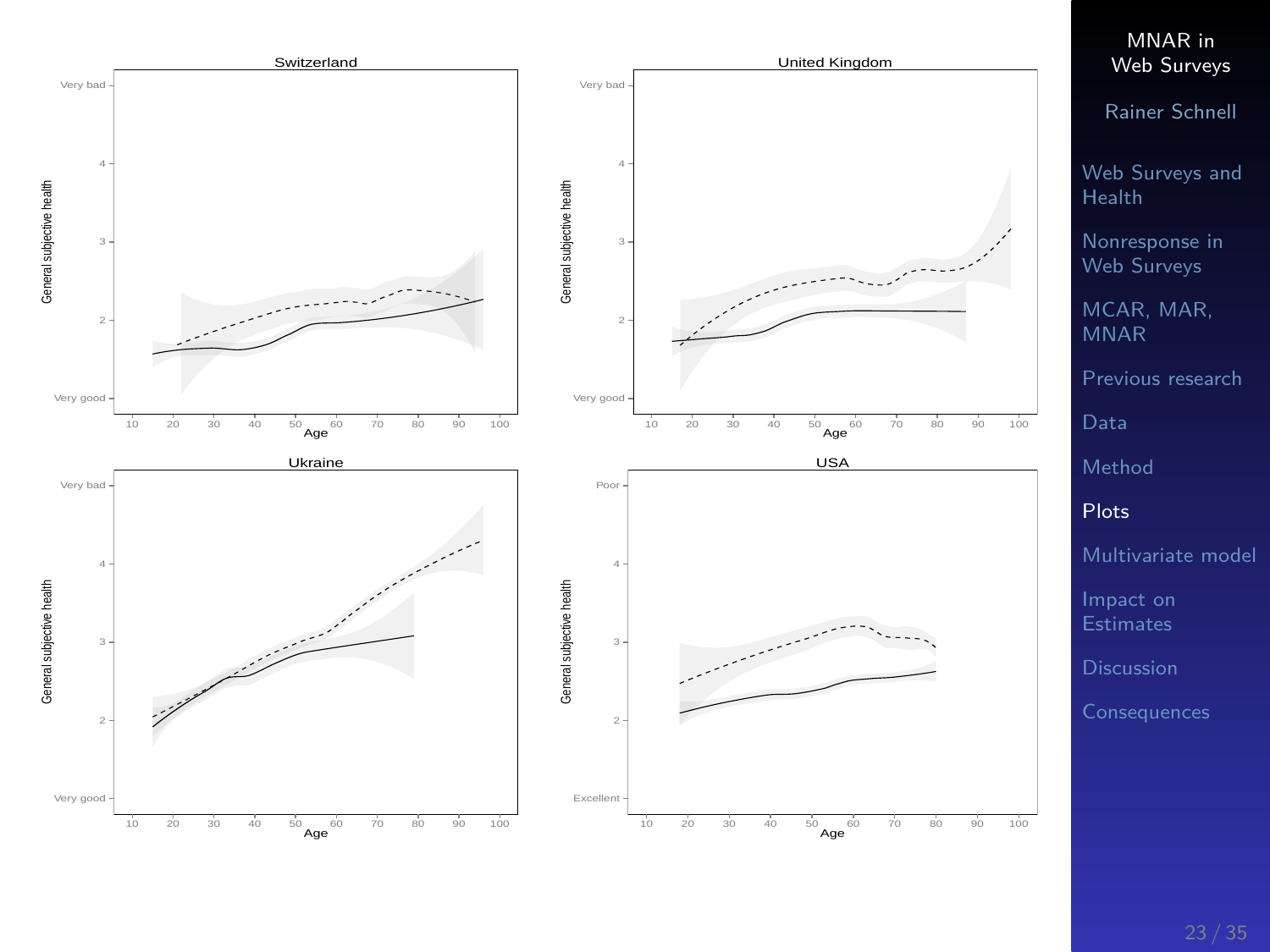# Summary of plots

- In all 28 countries, the subjective health reported by the respondents is worse for non-users of the Internet.
- In 20 of the 28 countries the worse health status of non-internet users can be observed in all age groups.
- Increasing differences in reported health between Internet users and non-users with increasing age can be observed for the majority of countries.
- Limitations:
	- small number of observations in subgroups
	- possible different nonresponse bias in different countries
	- statistical problems of bootstrapping confidence bands for nonparametric regressions.

MNAR in [Web Surveys](#page-0-0)

Rainer Schnell

[Web Surveys and](#page-2-0) Health

[Nonresponse in](#page-4-0) Web Surveys

[MCAR, MAR,](#page-8-0) MNAR

[Previous research](#page-10-0)

[Data](#page-11-0)

[Method](#page-14-0)

[Plots](#page-15-0)

[Multivariate model](#page-24-0)

[Impact on](#page-28-0)

[Discussion](#page-33-0)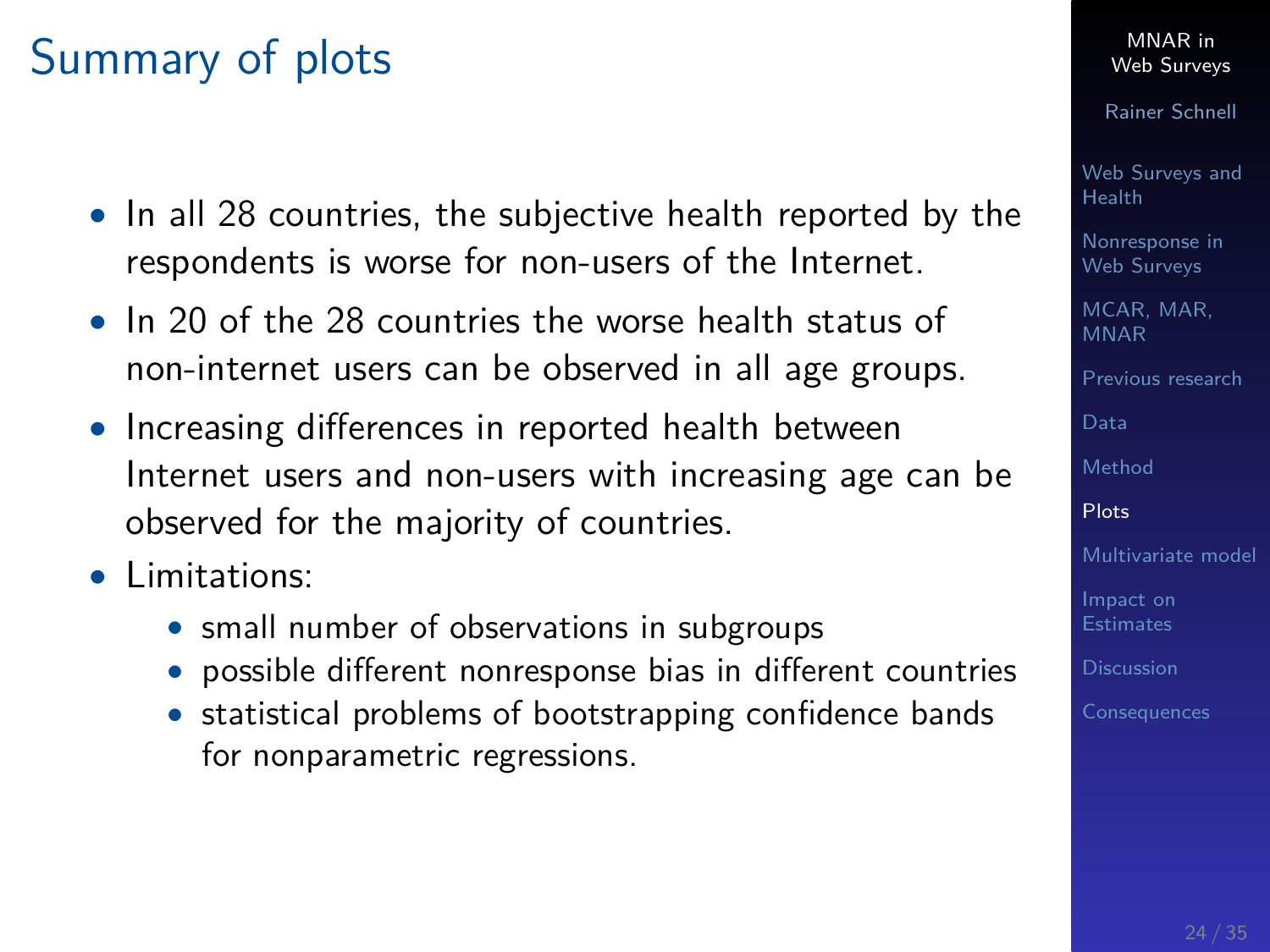<span id="page-24-0"></span>Table: General subjective health (ESS, round 5), Linear Multilevel Model Level 1: Individuals, Level 2: Countries Model (1): Not weighted Model (2): Design weight at L-1, population weight at L-2 Model (3): Poststratification at L-1, population weight at L-2

|                                                                                                                                                       | Model<br>(1)                                                                                                                                                                                                               | Model<br>(2)                                                                                                                                                                                                               | Model<br>(3)                                                                                                                                                                                                          |
|-------------------------------------------------------------------------------------------------------------------------------------------------------|----------------------------------------------------------------------------------------------------------------------------------------------------------------------------------------------------------------------------|----------------------------------------------------------------------------------------------------------------------------------------------------------------------------------------------------------------------------|-----------------------------------------------------------------------------------------------------------------------------------------------------------------------------------------------------------------------|
| Age<br>Age <sup>2</sup><br>Age <sup>3</sup><br><b>Netuse</b><br>$Age \times Netuse$<br>Years of Education<br>HH-income (Decile)<br>Female<br>Constant | $0.339**$<br>(0.009)<br>$-0.057**$<br>(0.005)<br>$-0.013**$<br>(0.004)<br>$-0.065**$<br>(0.006)<br>$-0.079**$<br>(0.006)<br>$-0.020**$<br>(0.001)<br>$-0.047**$<br>(0.002)<br>$0.049**$<br>(0.008)<br>$2.764**$<br>(0.058) | $0.285***$<br>(0.021)<br>$-0.069**$<br>(0.009)<br>$-0.001$<br>(0.007)<br>$-0.065**$<br>(0.015)<br>$-0.071**$<br>(0.009)<br>$-0.014**$<br>(0.003)<br>$-0.044**$<br>(0.003)<br>$0.074***$<br>(0.023)<br>$2.829**$<br>(0.072) | $0.281**$<br>(0.024)<br>$-0.066**$<br>(0.007)<br>0.004<br>(0.006)<br>$-0.066**$<br>(0.014)<br>$-0.072**$<br>(0.008)<br>$-0.015**$<br>(0.002)<br>$-0.043**$<br>(0.004)<br>$0.079**$<br>(0.021)<br>$2.824**$<br>(0.077) |
| $\sigma_{e}^{2}$<br>$\rho$<br>$R_{\text{level 1}}^2$<br>$R_{\text{Level 2}}^2$<br>$R_{\text{Overall}}^2$<br>n                                         | .078<br>.638<br>.108<br>.239<br>.170<br>.232<br>39305                                                                                                                                                                      | .083<br>.606<br>.120<br>.210<br>.052<br>.194<br>39305                                                                                                                                                                      | .079<br>.598<br>.117<br>.228<br>.032<br>.209<br>39305                                                                                                                                                                 |

Standard errors in parentheses

Age and netuse z-transformed

<sup>∗</sup> p *<* 0*.*05, ∗∗ p *<* 0*.*01

MNAR in [Web Surveys](#page-0-0)

Rainer Schnell

[Web Surveys and](#page-2-0) Health

[Nonresponse in](#page-4-0) Web Surveys

[MCAR, MAR,](#page-8-0) MNAR

[Previous research](#page-10-0)

[Data](#page-11-0)

[Method](#page-14-0)

[Multivariate model](#page-24-0)

[Impact on](#page-28-0)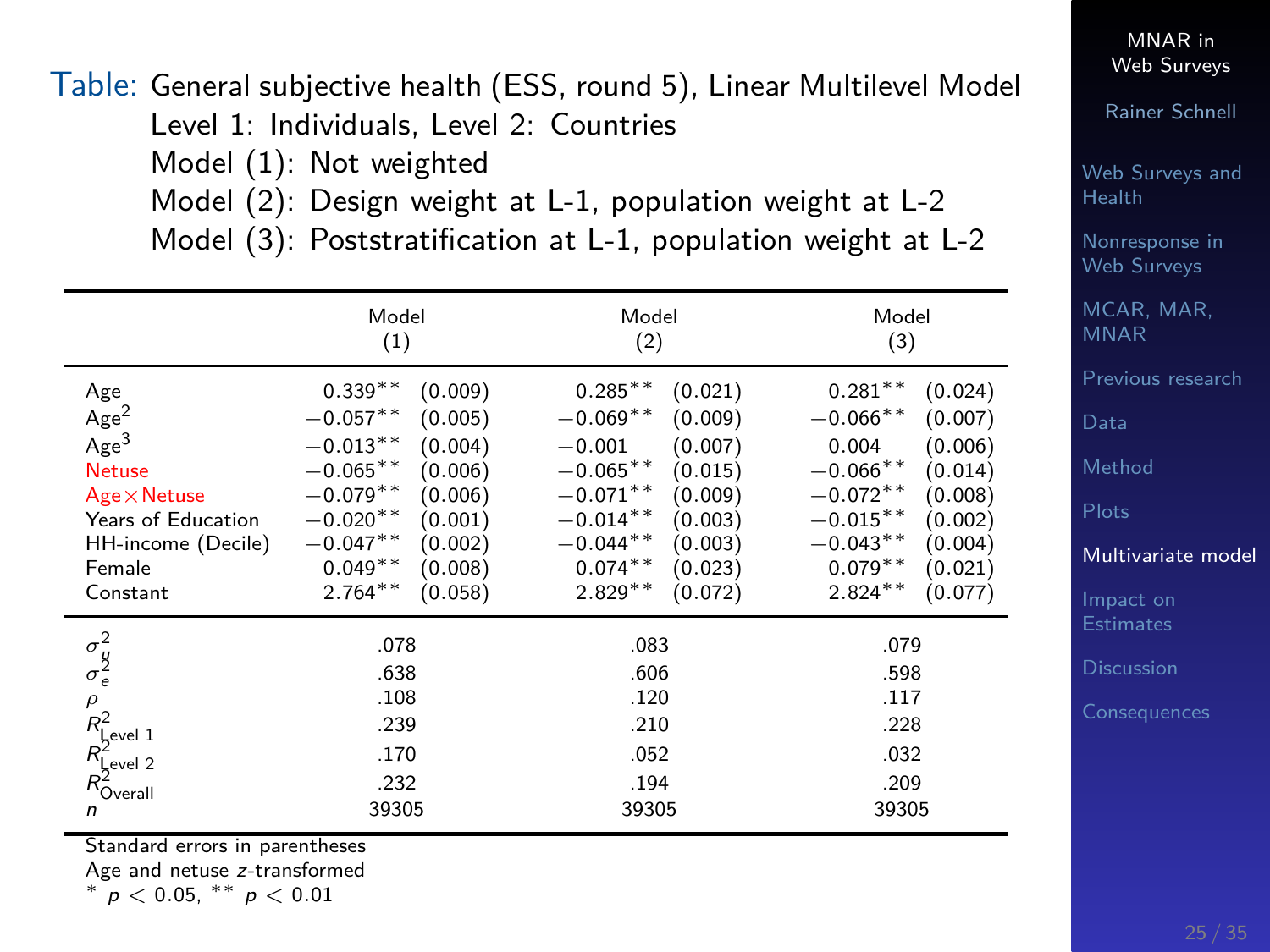### Effect size

- More import than the problem of significant differences between groups is the size of the differences.
- We used Cohen's D, adjusted for unequal group sizes:

$$
D=\frac{\bar{x}_1-\bar{x}_2}{\sqrt{\frac{(n_1-1)s_1^2+(n_2-1)s_2^2}{n_1+n_2-2}}}\sqrt{\frac{\frac{n_1+n_2}{2}}{\frac{2n_1n_2}{n_1+n_2}}}.
$$

According to Ellis (2010, Essential Guide to Effect Sizes):

- If  $D > 0.5$ : medium effect
- If  $D > 0.8$ : large effect

MNAR in [Web Surveys](#page-0-0)

Rainer Schnell

[Web Surveys and](#page-2-0) Health

[Nonresponse in](#page-4-0) Web Surveys

[MCAR, MAR,](#page-8-0) MNAR

[Previous research](#page-10-0)

[Data](#page-11-0)

[Method](#page-14-0)

[Multivariate model](#page-24-0)

[Impact on](#page-28-0) **Estimates**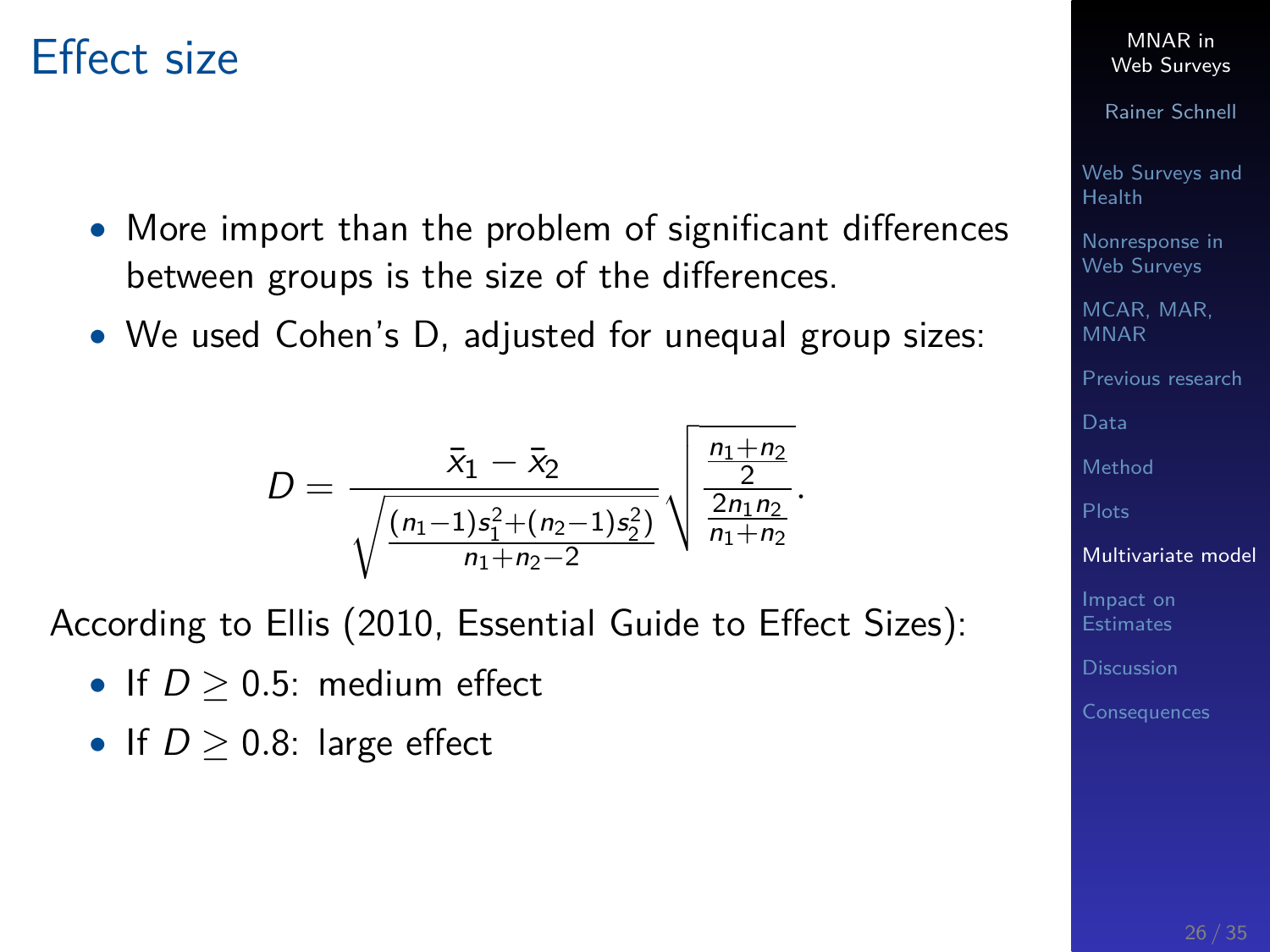# Cohen's D for general subjective health

| Country        | D     | Country                   | D    |
|----------------|-------|---------------------------|------|
| Estonia        | 1.255 | <b>Russian Federation</b> | .907 |
| Lithuania      | 1.177 | Israel                    | .875 |
| Poland         | 1.125 | <b>Netherlands</b>        | .858 |
| Norway         | 1.079 | USA                       | .843 |
| Hungary        | 1.046 | Spain                     | .828 |
| Czech Republic | 1.045 | Belgium                   | .814 |
| Portugal       | 1.037 | Greece                    | .780 |
| Finland        | 1.027 | Ukraine                   | .779 |
| Croatia        | .991  | Switzerland               | .718 |
| Slovakia       | .964  | France                    | .716 |
| Denmark        | .960  | Germany                   | .684 |
| Bulgaria       | .957  | United Kingdom            | .675 |
| Cyprus         | .940  | Ireland                   | .668 |
| Slovenia       | .933  | Sweden                    | .626 |
| Mean D         | .903  | Std. Dev. D               | .164 |

MNAR in [Web Surveys](#page-0-0)

Rainer Schnell

[Web Surveys and](#page-2-0) Health

[Nonresponse in](#page-4-0) Web Surveys

[MCAR, MAR,](#page-8-0) MNAR

[Previous research](#page-10-0)

[Data](#page-11-0)

[Method](#page-14-0)

[Plots](#page-15-0)

[Multivariate model](#page-24-0)

[Impact on](#page-28-0)

groups by internet usage (yes/no)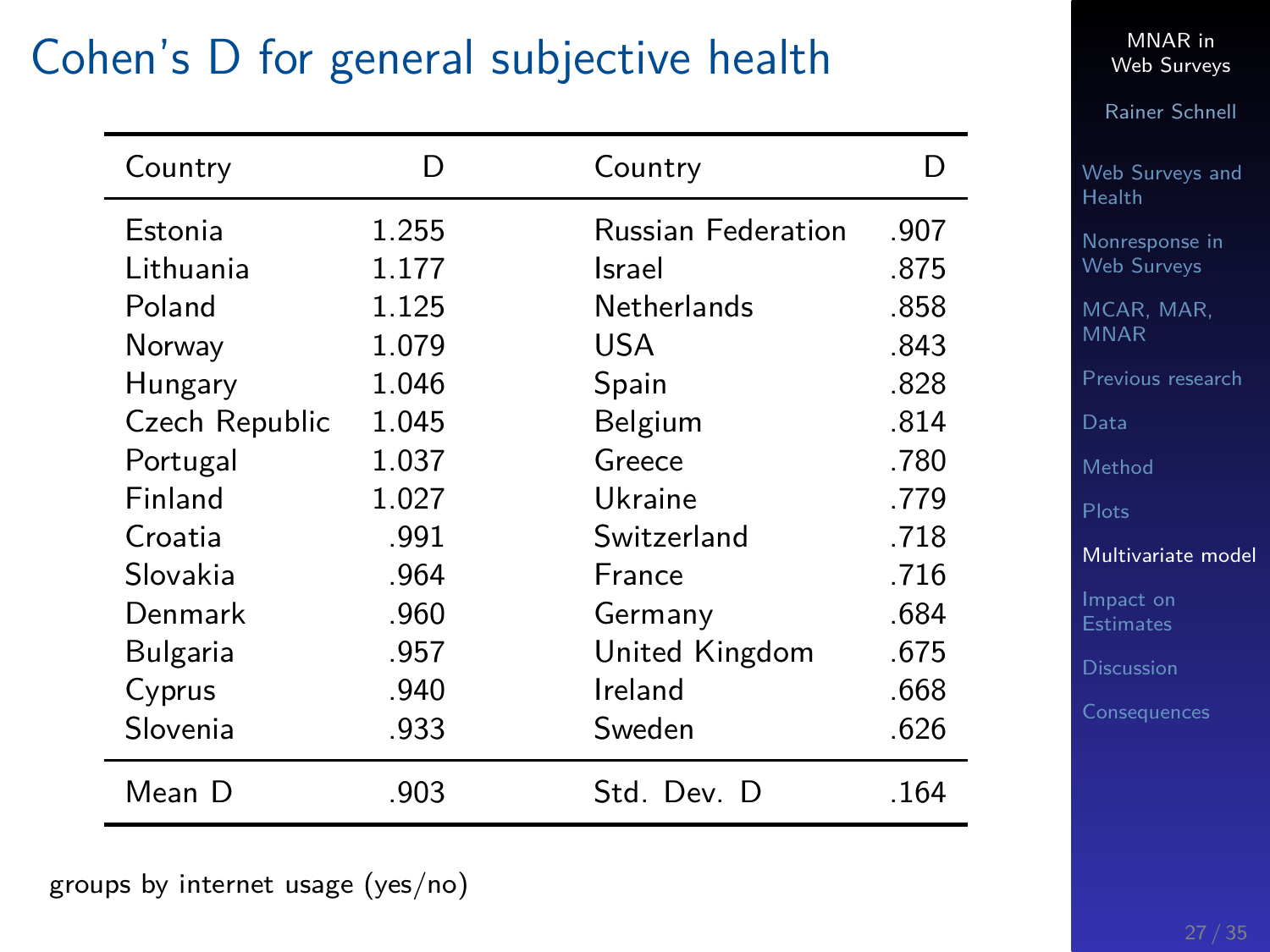# Summary for Effect Size

- Ranges roughly between 0.6 for Sweden and 1.2 for Estonia.
- Average D is 0.9.
- Large effect sizes are observed for 20 of 28 countries. The remaining countries show medium effect sizes.
- The supposed difference in subjective health between internet users and non-users seems to be serious.

MNAR in [Web Surveys](#page-0-0)

Rainer Schnell

[Web Surveys and](#page-2-0) Health

[Nonresponse in](#page-4-0) Web Surveys

[MCAR, MAR,](#page-8-0) MNAR

[Previous research](#page-10-0)

[Data](#page-11-0)

[Method](#page-14-0)

[Multivariate model](#page-24-0)

[Impact on](#page-28-0)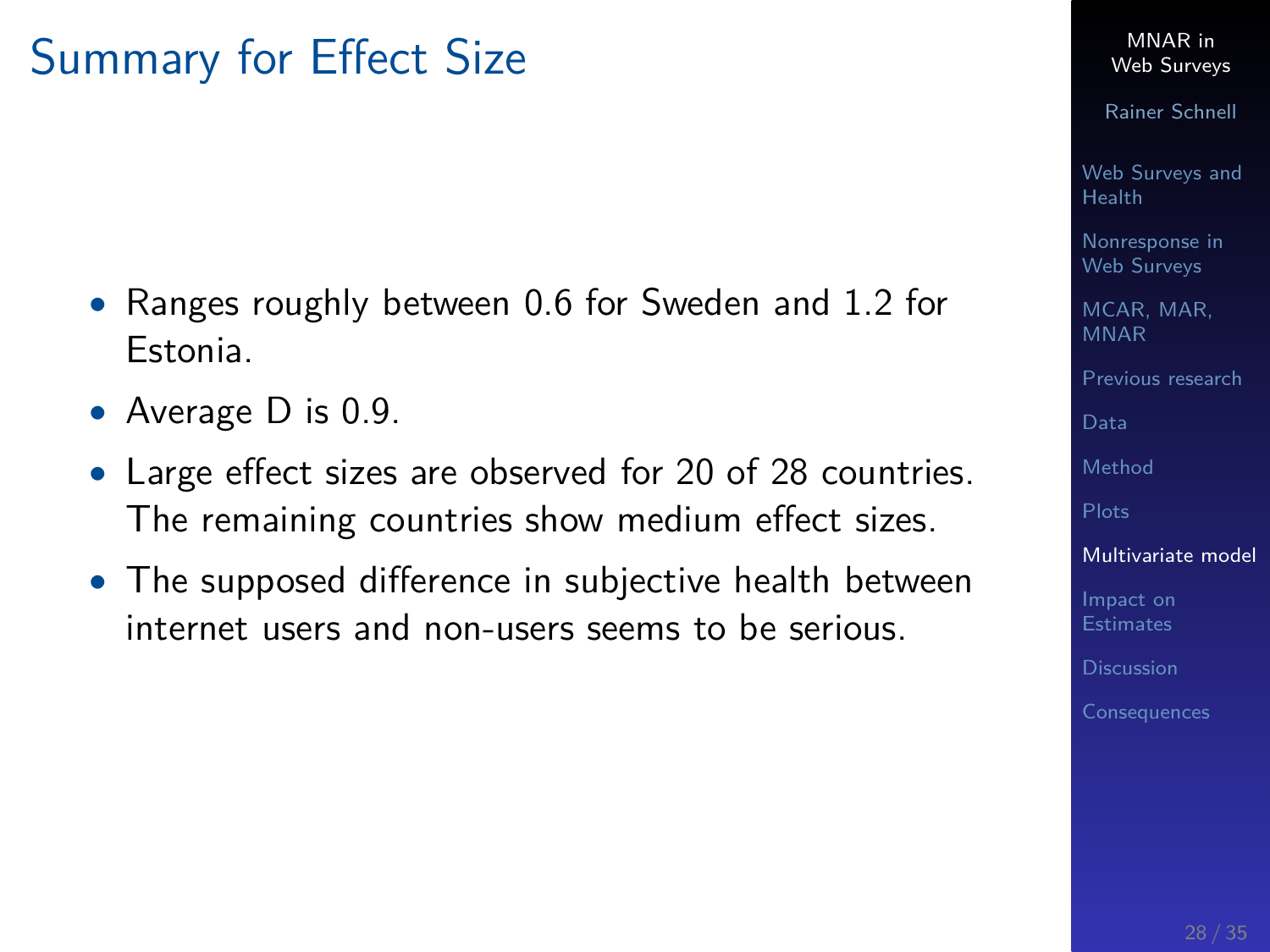### <span id="page-28-0"></span>Impact on Estimates

• To quantify the possible impact of the observed effects, we used the Standardized Bias (Collins/Schafer/Kam 2001, Psychological Methods):

$$
\text{SB} = 100 * \frac{\bar{x} - \mu}{\hat{\sigma}_{\bar{x}}}
$$

- $\overline{x}$  is the sample estimate
- $\mu$  is the population value
- *σ*ˆ is the estimated standard error
- SB is therefore the difference between the estimate and the population value in standard error units.
- Values of SB larger than 40 are regarded as of practical importance.

MNAR in [Web Surveys](#page-0-0)

Rainer Schnell

[Web Surveys and](#page-2-0) Health

[Nonresponse in](#page-4-0) Web Surveys

[MCAR, MAR,](#page-8-0) MNAR

[Previous research](#page-10-0)

[Data](#page-11-0)

[Method](#page-14-0)

[Multivariate model](#page-24-0)

[Impact on](#page-28-0) Estimates

[Discussion](#page-33-0)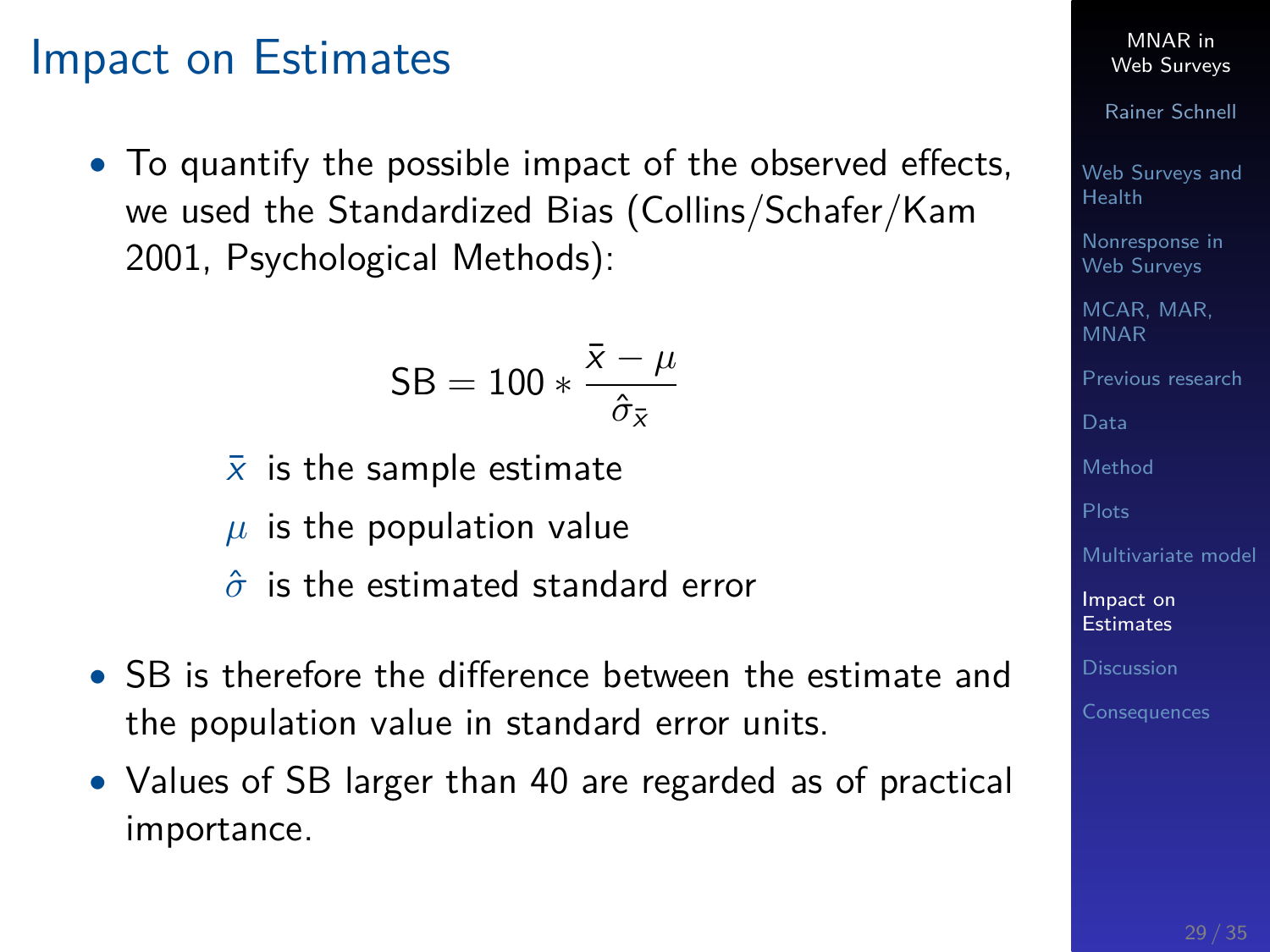# Standardized Bias (internet users vs. full sample) for point estimate "General Health" without correction for coverage error

| country                   | standardized<br>bias | country        | standardized<br>bias |
|---------------------------|----------------------|----------------|----------------------|
| USA                       | -4501                | Lithuania      | $-1004$              |
| Greece                    | -1752                | Slovenia       | $-972$               |
| Bulgaria                  | $-1560$              | Ukraine        | $-893$               |
| <b>Russian Federation</b> | $-1458$              | Germany        | $-777$               |
| Portugal                  | $-1456$              | Finland        | $-723$               |
| Poland                    | $-1451$              | Belgium        | -715                 |
| Hungary                   | -1444                | <b>France</b>  | $-620$               |
| Czech Republic            | $-1239$              | Ireland        | -605                 |
| Croatia                   | $-1210$              | Switzerland    | $-510$               |
| Cyprus                    | $-1108$              | United Kingdom | -499                 |
| Spain                     | $-1083$              | Denmark        | $-353$               |
| Israel                    | -1054                | Norway         | $-316$               |
| Estonia                   | -1054                | Netherlands    | $-257$               |
| Slovakia                  | -1037                | Sweden         | -195                 |

MNAR in [Web Surveys](#page-0-0)

Rainer Schnell

[Web Surveys and](#page-2-0) Health

[Nonresponse in](#page-4-0) Web Surveys

[MCAR, MAR,](#page-8-0) MNAR

[Previous research](#page-10-0)

[Data](#page-11-0)

[Method](#page-14-0)

[Multivariate model](#page-24-0)

[Impact on](#page-28-0) Estimates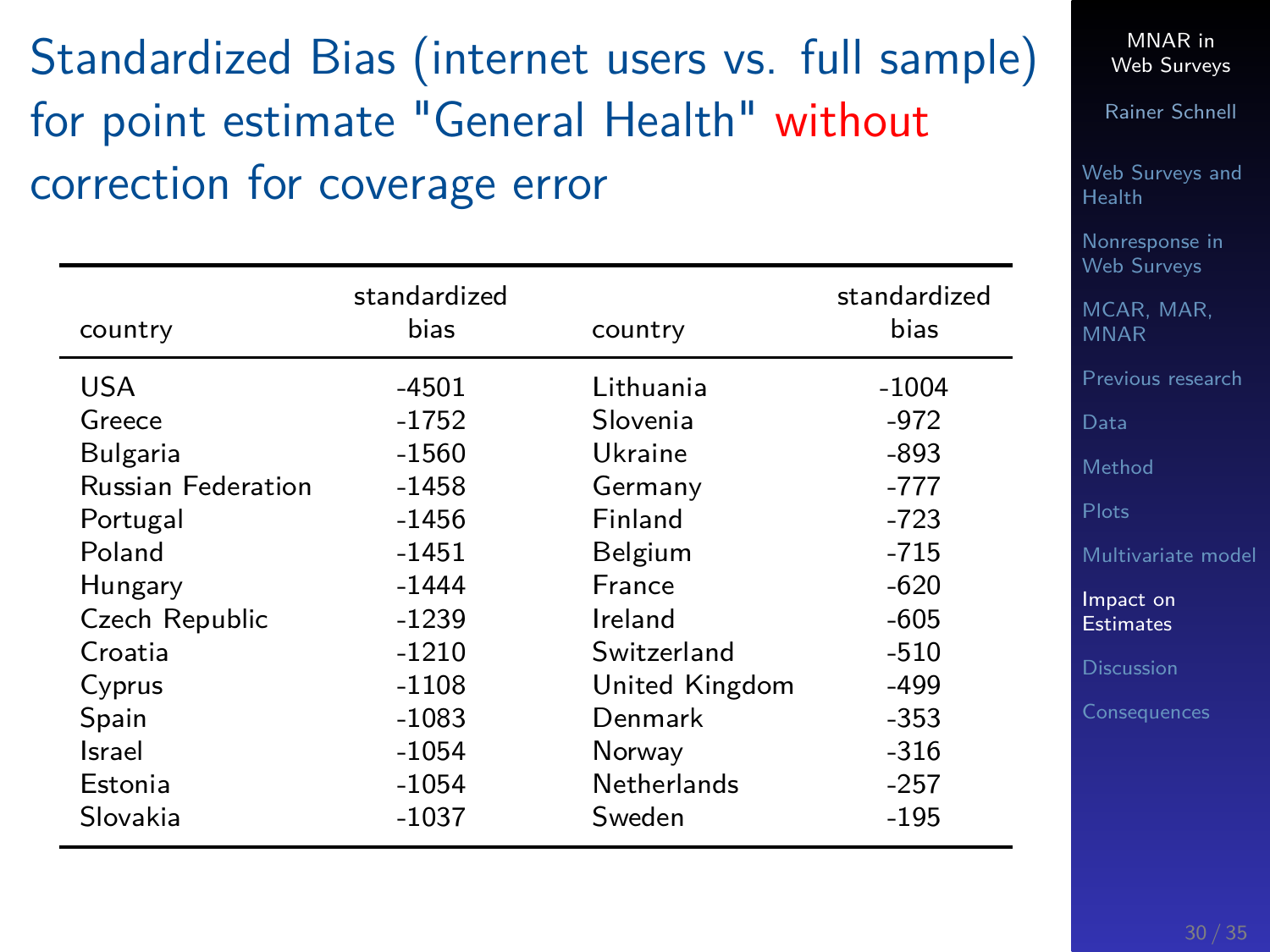Standardized Bias (internet users vs. full sample) for point estimate "General Health" after correction for coverage error by calibration

| country                   | standardized<br>bias | country            | standardized<br>bias |
|---------------------------|----------------------|--------------------|----------------------|
| Bulgaria                  | -784                 | Ireland            | $-292$               |
| <b>Russian Federation</b> | -727                 | Croatia            | $-268$               |
| Greece                    | -492                 | Slovenia           | $-267$               |
| Lithuania                 | -441                 | Czech Republic     | $-241$               |
| Ukraine                   | $-440$               | Israel             | $-196$               |
| Slovakia                  | $-421$               | Switzerland        | $-185$               |
| Hungaria                  | $-407$               | Austria            | $-172$               |
| Poland                    | $-398$               | Norway             | $-161$               |
| United Kingdom            | $-372$               | Denmark            | -155                 |
| Cyprus                    | $-360$               | France             | -145                 |
| Estonia                   | $-351$               | Finland            | $-115$               |
| Belgium                   | $-306$               | <b>Netherlands</b> | $-96$                |
| Spain                     | $-302$               | Sweden             | $-33$                |
| Germany                   | $-302$               |                    |                      |

MNAR in [Web Surveys](#page-0-0)

Rainer Schnell

[Web Surveys and](#page-2-0) Health

[Nonresponse in](#page-4-0) Web Surveys

[MCAR, MAR,](#page-8-0) MNAR

[Previous research](#page-10-0)

[Data](#page-11-0)

[Method](#page-14-0)

[Multivariate model](#page-24-0)

[Impact on](#page-28-0) Estimates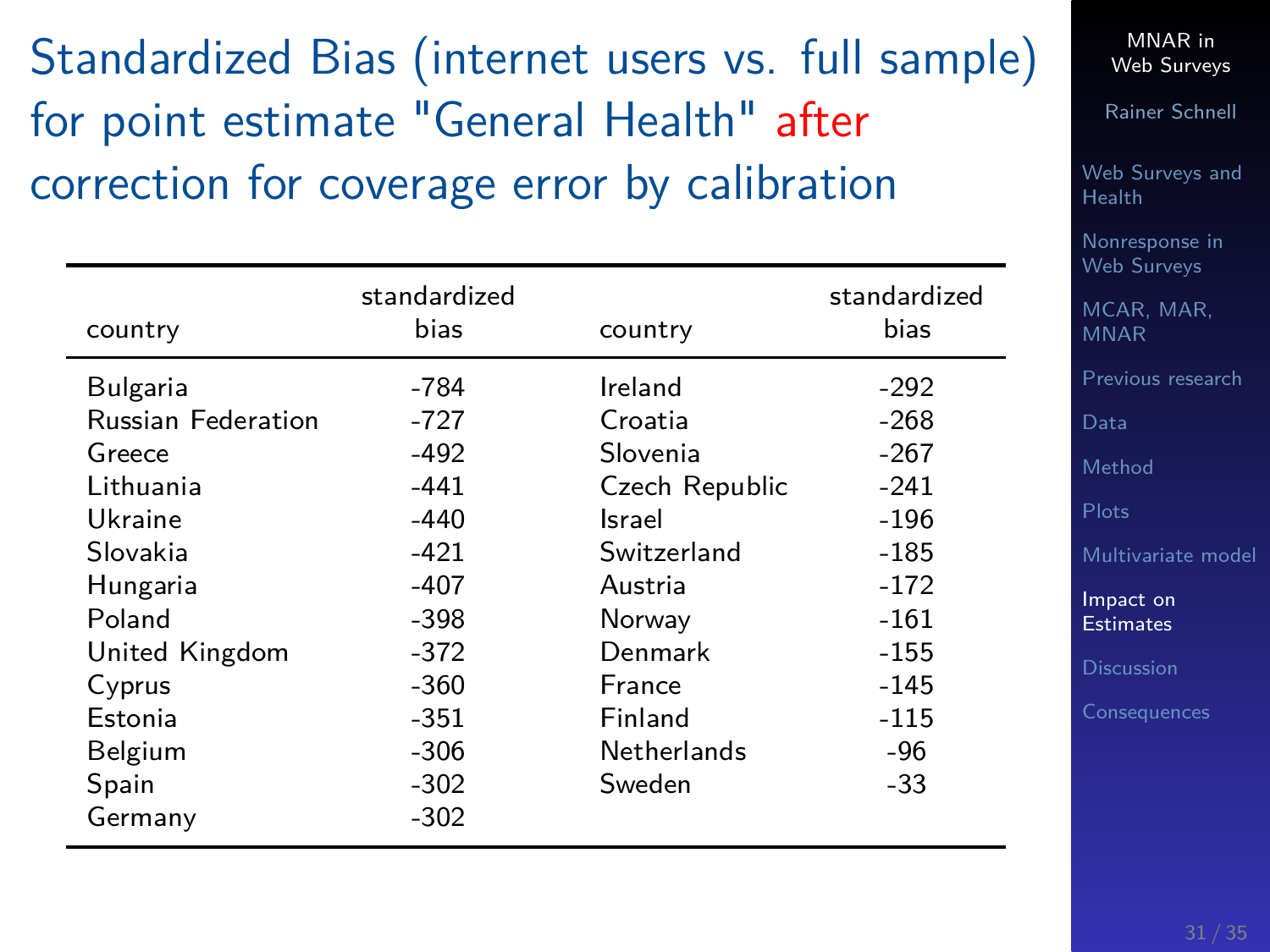# Summary for Standardized Bias

- Before Calibration: Smallest SB for Sweden and Netherlands, but even here SBs of -195 and -257 indicate differences with practical importance.
- After Calibration: Still smallest SB for Sweden and Netherlands. With the exception of Sweden, all SB still indicate practical differerences.
- In general, the standardized bias seem to decrease with increasing per capita gross domestic product.

#### MNAR in [Web Surveys](#page-0-0)

Rainer Schnell

[Web Surveys and](#page-2-0) Health

[Nonresponse in](#page-4-0) Web Surveys

MCAR, MAR MNAR

[Previous research](#page-10-0)

[Method](#page-14-0)

[Multivariate model](#page-24-0)

[Impact on](#page-28-0) Estimates

**[Discussion](#page-33-0)**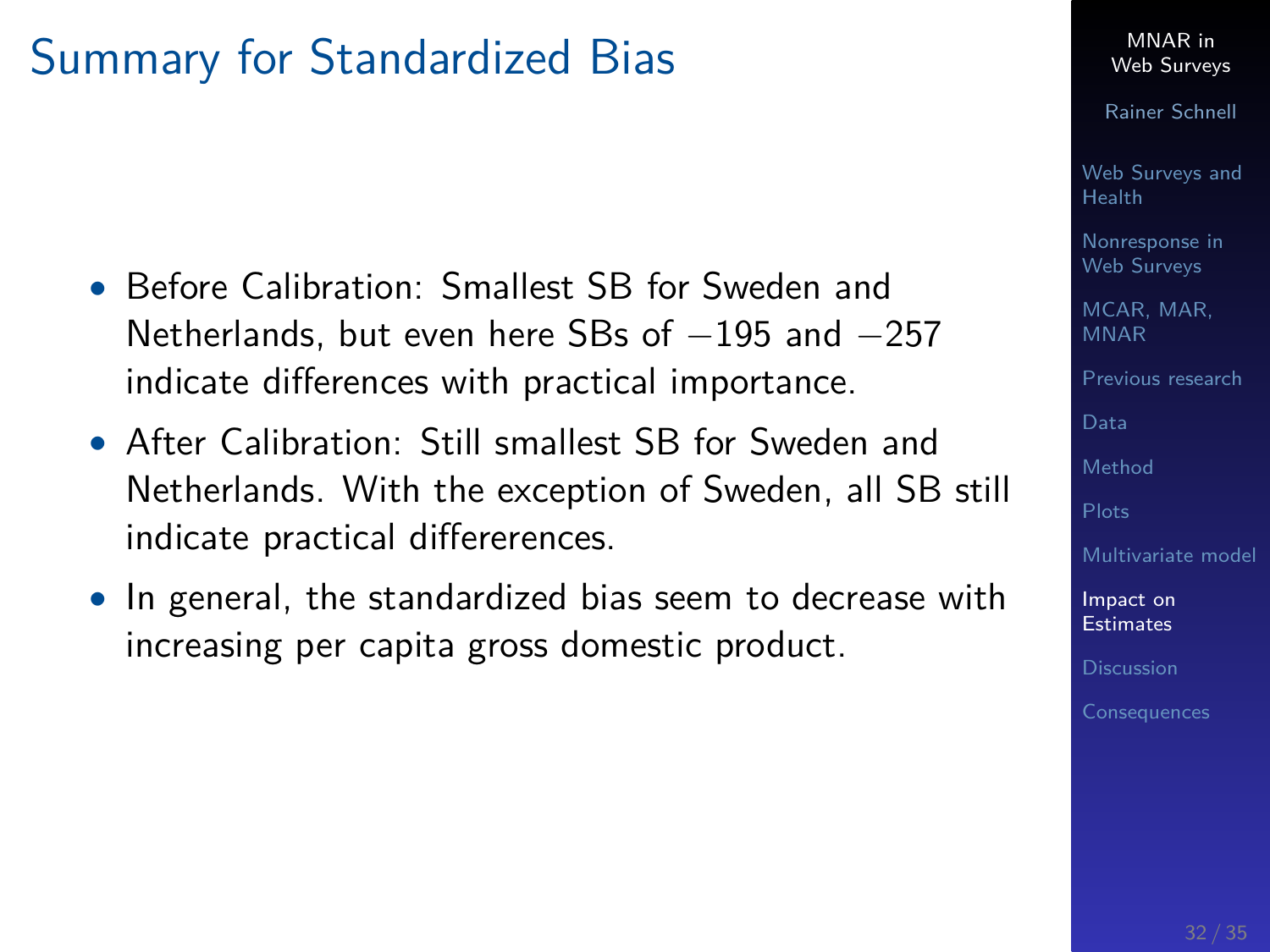# Overall Summary

- Differences in general health between internet users and non-users in all countries examined here are
	- statistical significant,
	- have medium to large effect sizes,
	- seem to be of practical importance and
	- persist even after calibration for Age, Gender, Foreign Birth, Urbanity, ISCED and HH income.

Rainer Schnell

[Web Surveys and](#page-2-0) Health

[Nonresponse in](#page-4-0) Web Surveys

[MCAR, MAR,](#page-8-0) MNAR

[Previous research](#page-10-0)

[Data](#page-11-0)

[Method](#page-14-0)

[Multivariate model](#page-24-0)

[Impact on](#page-28-0) Estimates

**[Discussion](#page-33-0)**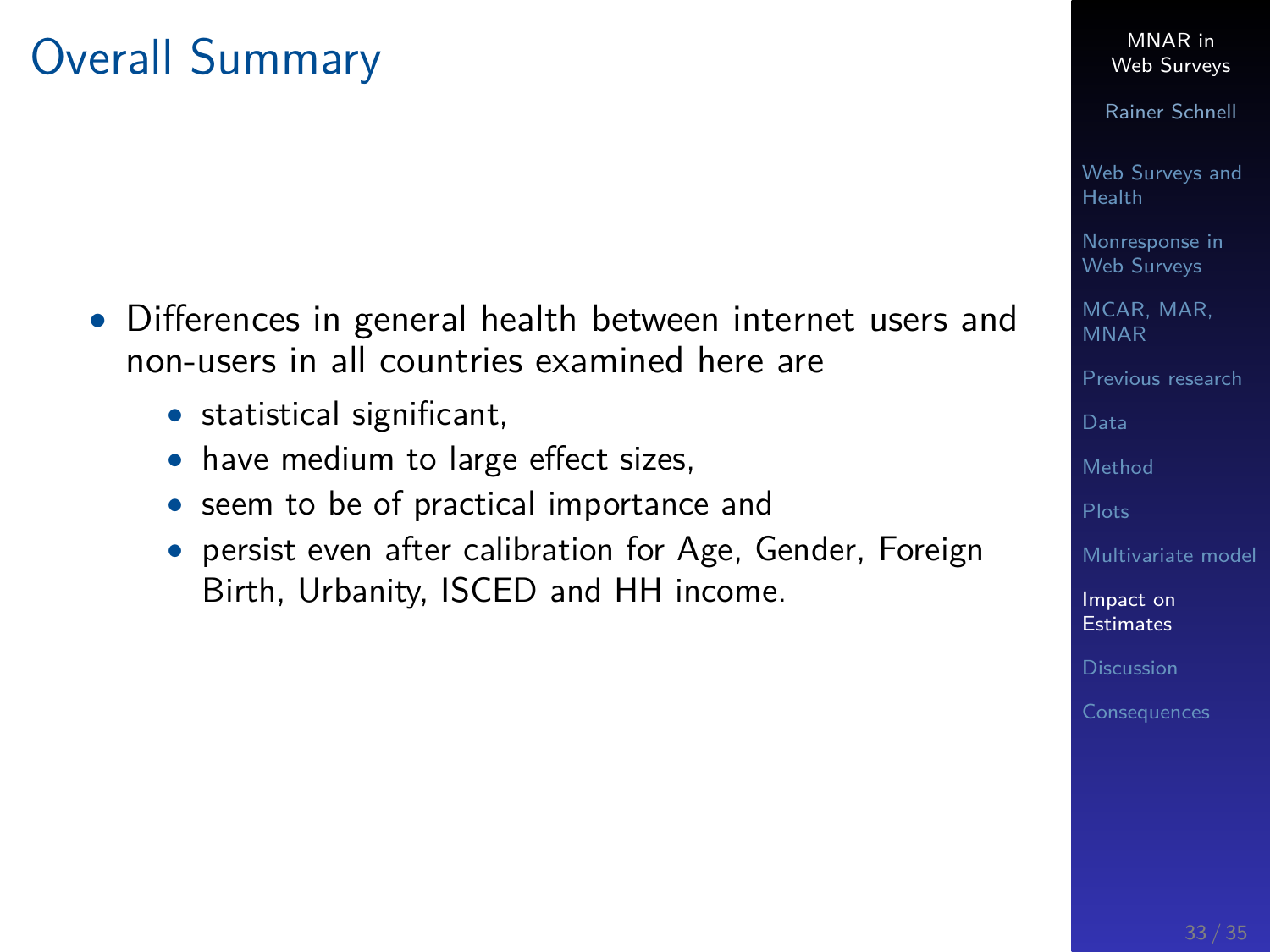### <span id="page-33-0"></span>**Discussion**

- Health estimates of Internet users and Internet non-users show that people who are less healthy tend to use the Internet not as frequently as healthy people.
- This result was observed in all ESS-countries (27) and in the USA.
- Differences remained (mostly) after controlling for age.
- If the internet users in the ESS and BFSS samples can be seen as a random sample of the frame population of a web survey, the observed health differences are relevant for web surveys in general. will cause biased estimates of health related variables.

MNAR in [Web Surveys](#page-0-0)

Rainer Schnell

[Web Surveys and](#page-2-0) Health

[Nonresponse in](#page-4-0) Web Surveys

[MCAR, MAR,](#page-8-0) MNAR

[Previous research](#page-10-0)

[Data](#page-11-0)

[Method](#page-14-0)

[Multivariate model](#page-24-0)

[Impact on](#page-28-0)

[Discussion](#page-33-0)